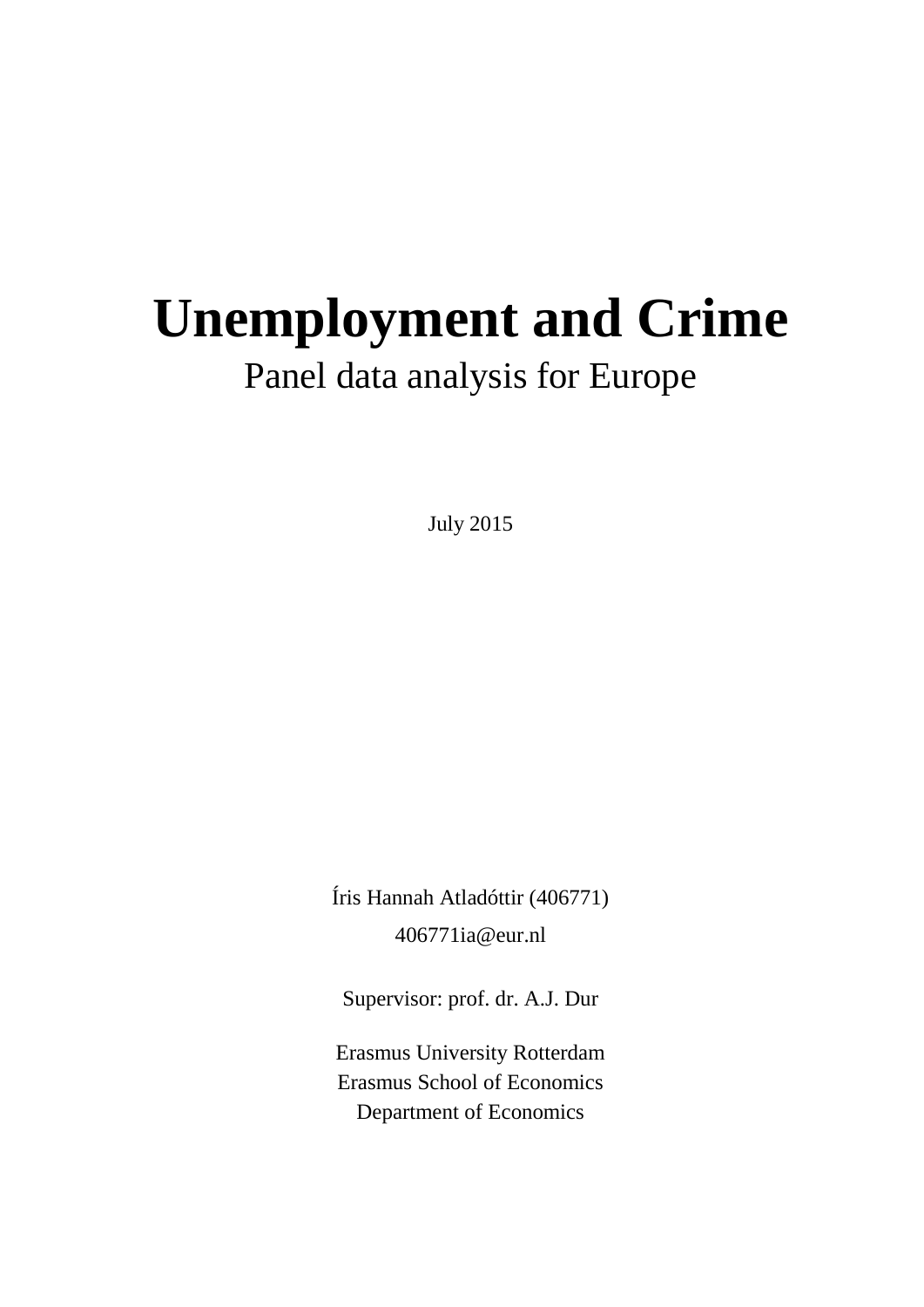#### **Abstract**

In this paper I investigate the influence of unemployment on crime by using data for Europe over the time period 1995 to 2012. I look at the impact of total unemployment, youth unemployment and long term unemployment on various types of crimes. I conduct a fixed-effect estimation where country and time specific effect and various factors are controlled for. The estimation is done with both ordinary least square (OLS) estimation and two stage least square (2SLS) estimation where employment protection legislation is used to instrument unemployment. Using OLS estimation I find that higher youth unemployment leads to more burglaries and that higher unemployment, regardless which one is used, leads to more drug offences. Using 2SLS estimation I find that higher unemployment rate leads to more property crimes (burglary and motor vehicle theft) but less violent crimes regardless which unemployment rate is used. The results indicate that all three unemployment rates have significant impact on crime but crime responds most to an increase in youth unemployment.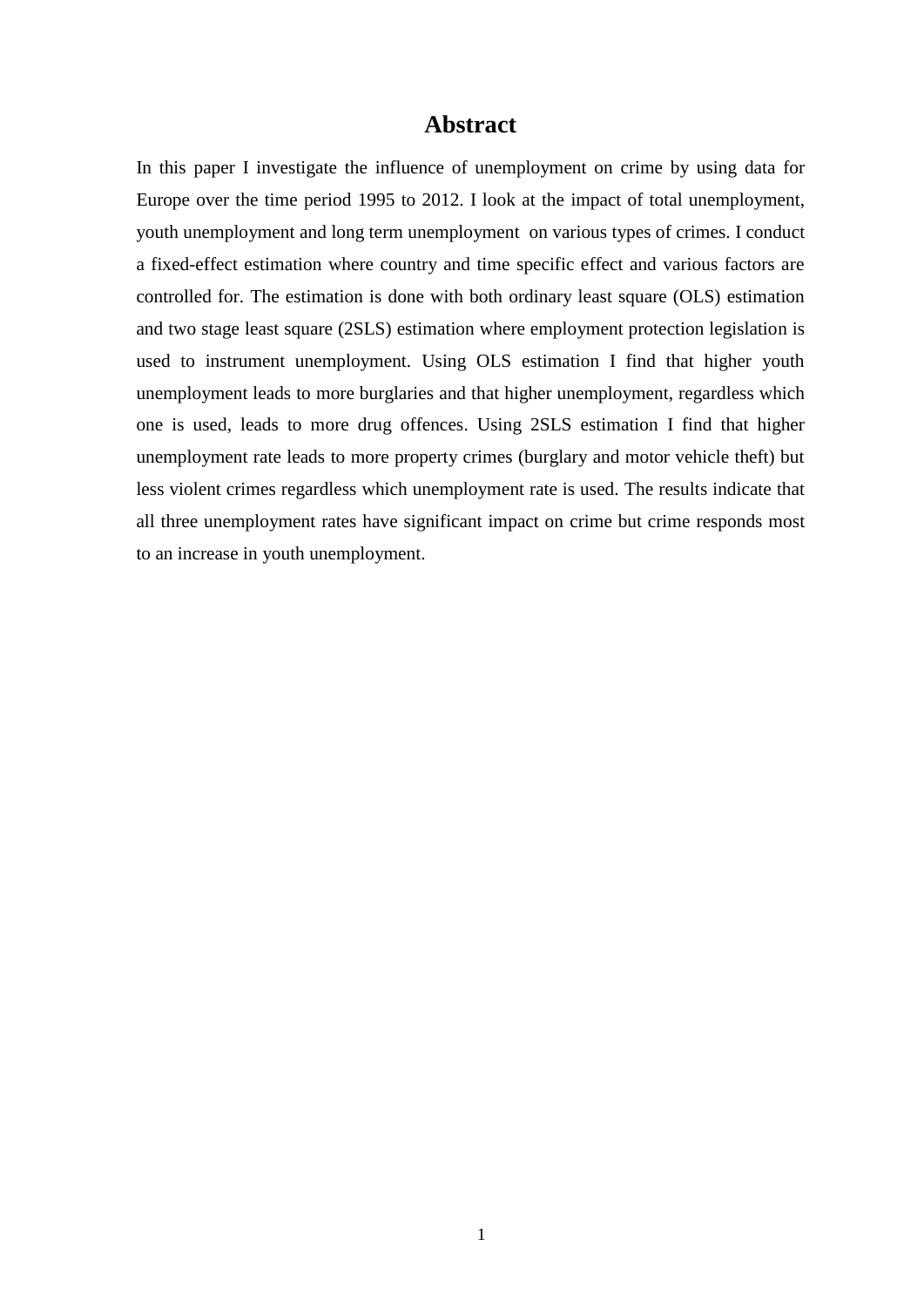### **Contents**

| $\mathbf{1}$ |     |  |  |  |  |  |  |  |  |  |
|--------------|-----|--|--|--|--|--|--|--|--|--|
| 2            |     |  |  |  |  |  |  |  |  |  |
|              | 2.1 |  |  |  |  |  |  |  |  |  |
|              |     |  |  |  |  |  |  |  |  |  |
|              | 2.2 |  |  |  |  |  |  |  |  |  |
| 3            |     |  |  |  |  |  |  |  |  |  |
|              | 3.1 |  |  |  |  |  |  |  |  |  |
|              | 3.2 |  |  |  |  |  |  |  |  |  |
| 4            |     |  |  |  |  |  |  |  |  |  |
| 5            |     |  |  |  |  |  |  |  |  |  |
|              | 5.1 |  |  |  |  |  |  |  |  |  |
|              | 5.2 |  |  |  |  |  |  |  |  |  |
| 6            |     |  |  |  |  |  |  |  |  |  |
|              |     |  |  |  |  |  |  |  |  |  |
|              |     |  |  |  |  |  |  |  |  |  |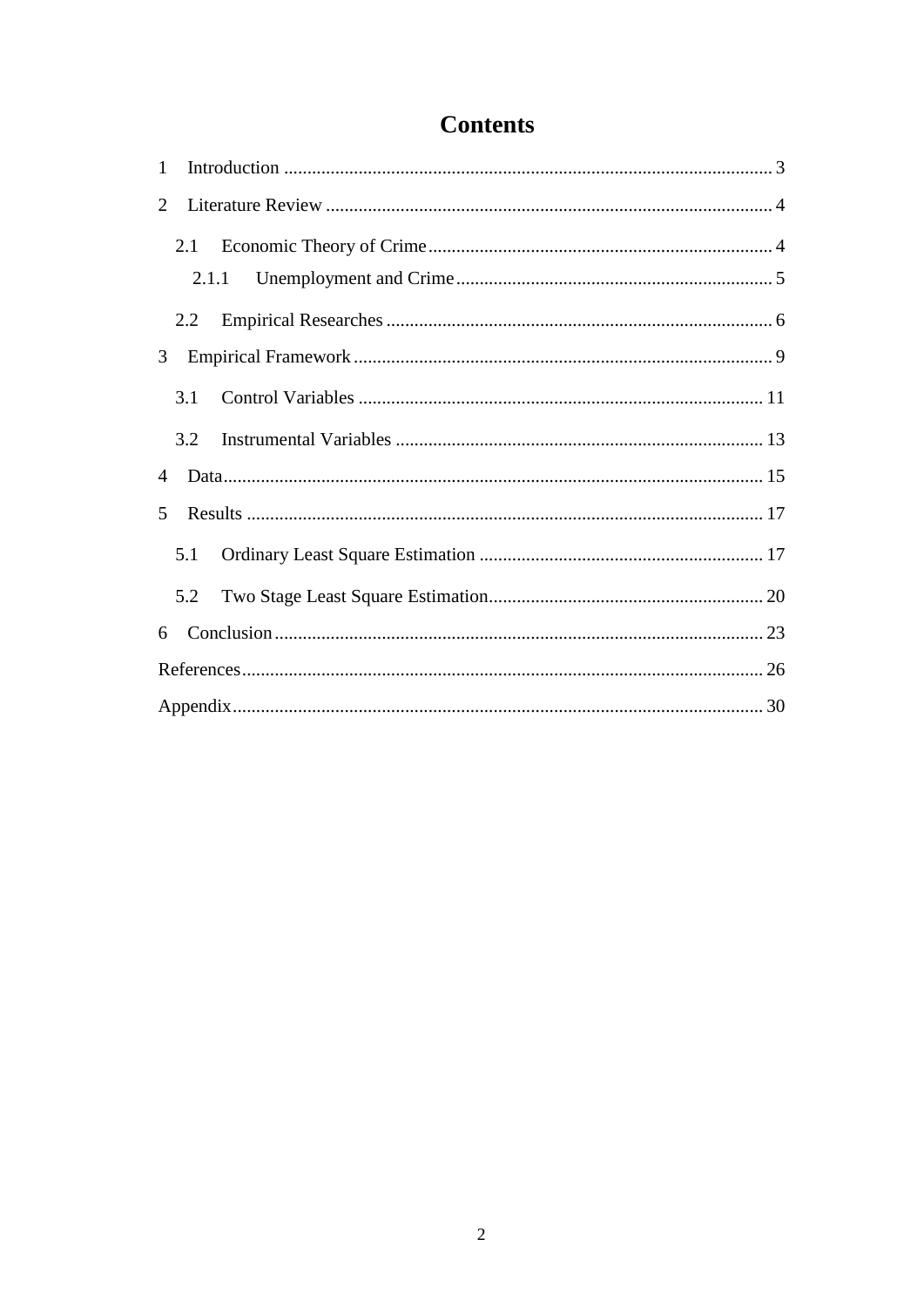#### <span id="page-3-0"></span>**1 Introduction**

Crime is a global phenomenon that results in loss of properties, lives and misery. It is generally acknowledged to have damaging affect on societies psychologically and economically due to substantial cost and social deterioration (Donohue, 2007). Given its negative effect on societies it has become an important subject to policy makers and researches worldwide. Understanding the main determinants behind crime is critical as it provides a tool to reduce crime. Numerous researchers have identified various labor market factors as the main determinants of crime, namely unemployment rate. Theory suggests that unemployed individuals face strong incentive to engage in a criminal activity because return form legitimate work is usually reduced with involuntary unemployment so the substitution effect induces individuals to engage in criminal activity. Thus, criminal activity, as any other activity, is motivated by economic incentives (Becker, 1968; Ehrlich, 1973).

The impact of unemployment on crime has been studied for several countries such as United States, United Kingdom, New Zealand and France to name a few. Although the effect of unemployment on crime has been extensively researched few researches have studied it on an international level. One of few researches is Altindag's (2012) paper where he investigates the impact of unemployment on crime in Europe. Overall, researches from different parts of the world suggest similar results, that higher unemployment rate has positive effect on crime, especially on property crimes.

In this paper, I will extend Altindag's study and investigate how unemployment affects crime in 24 European countries over the time period 1995 to 2012. The countries included are listed in Appendix Table 1. I use three types of unemployment rate: total unemployment, youth unemployment and long term unemployment, and five categories of crime: burglary, motor vehicle theft, violent crime, robbery and drug offence. I conduct a fixed-effect estimation where country and time specific effects are controlled for in addition to average income, income inequality, education and urbanization. I use two methods to estimate the influence of unemployment on crime, I use ordinary least square (OLS) estimation and two stage least square (2SLS) estimation where I instrument unemployment by employment protection legislation to rule out causality.

This research makes two contribution to the existing literature on the effects of unemployment on crime. First, it updates Altindag's (2012) research for Europe. This paper uses more recent data which cover a longer period of time. Altindag's study covers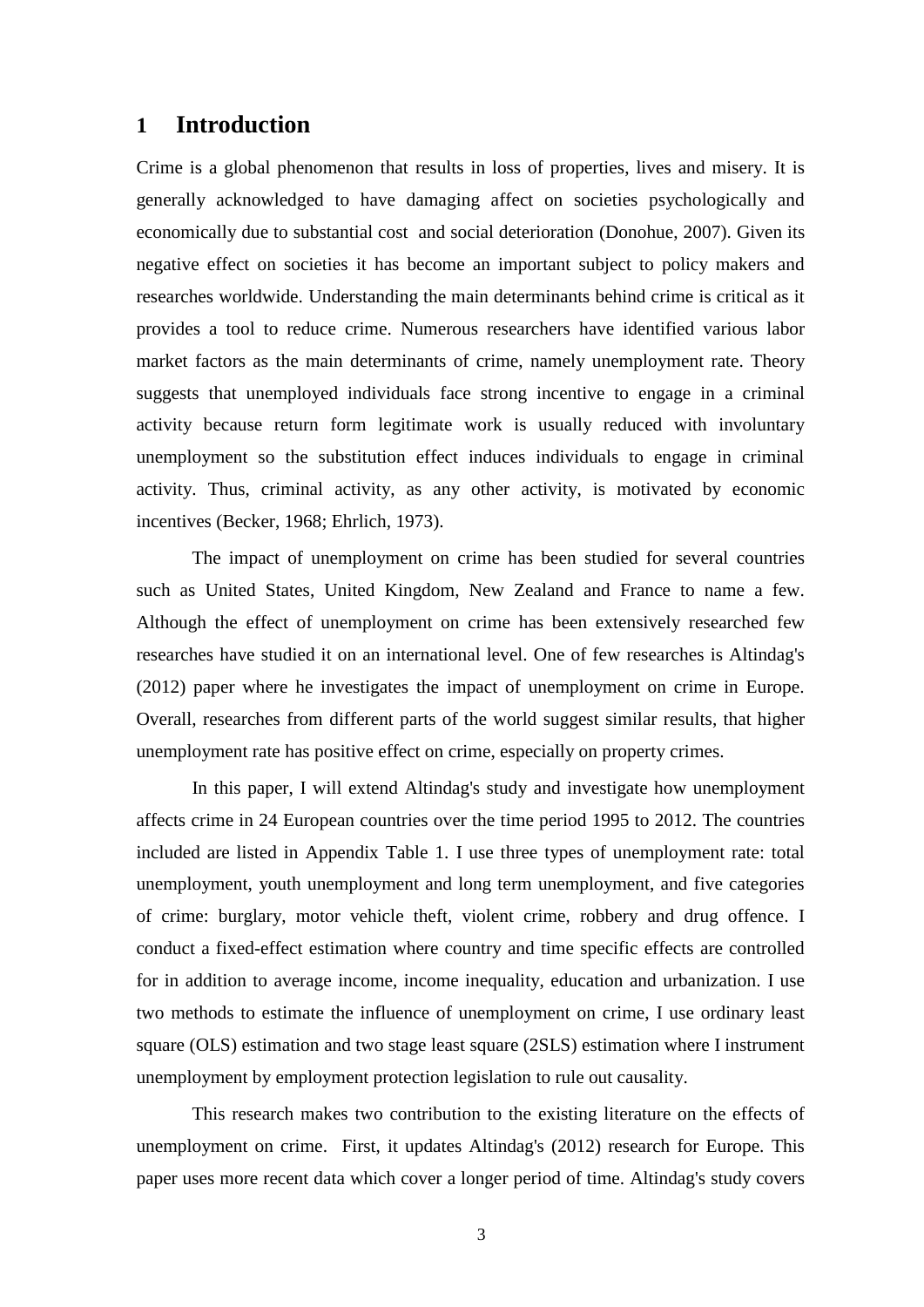the time period 1995 to 2003. My results are based on data that covers the time period 1995 to 2012. Everything else being equal, these additional nine years which result in a larger sample size lead to more precise estimation. Second, total unemployment may not be able to identify individuals on the margin of engaging in a criminal activity. Therefore I use two additional unemployment rates that are less broad, youth unemployment and long term unemployment. Although numerous researches have studied the effect of unemployment on crime few studies have focused on youth unemployment and long term unemployment. This paper is the first, to my knowledge, to analyze the effect of youth unemployment and long term unemployment on crime in Europe.

The OLS results suggest that higher youth unemployment, but not total unemployment nor long term unemployment, leads to more burglaries indicating that youth unemployment has a stronger relation with crime than the other two unemployment rates. However, drug offence is significantly affected by all three unemployment rates. The 2SLS results indicate that unemployment has statistically positive effect on property crimes and violent crime, regardless which unemployment rates is used. However, a given increase in youth unemployment rate leads to more increase in crime than an increase in either total unemployment rate or long term unemployment rate. Nonetheless, the results indicate that all three unemployment rates have significant effect on crime so fighting any of these three unemployment rates should have declining effect on property crimes.

The paper is structured as follows. Section 2 introduces the economic theory of crime and discusses the findings of previous empirical studies. In section 3 the crime regression is presented and econometric specification. Section 4 describes the data used in the research. Finally, section 5 presents the results from both OLS and 2SLS estimation and section 6 concludes.

#### <span id="page-4-0"></span>**2 Literature Review**

#### <span id="page-4-1"></span>**2.1 Economic Theory of Crime**

Crime is generally perceived as a form of employment in economics as it requires time and effort and generates wealth. This implies that crime and work are substitutes (Witte and Tauchen, 1994). Becker (1968) and Ehrlich (1973) were the first to model the choice between crime and work. The one period decision-making model introduced here is based on their models and illustrates how rational individuals decide whether to engage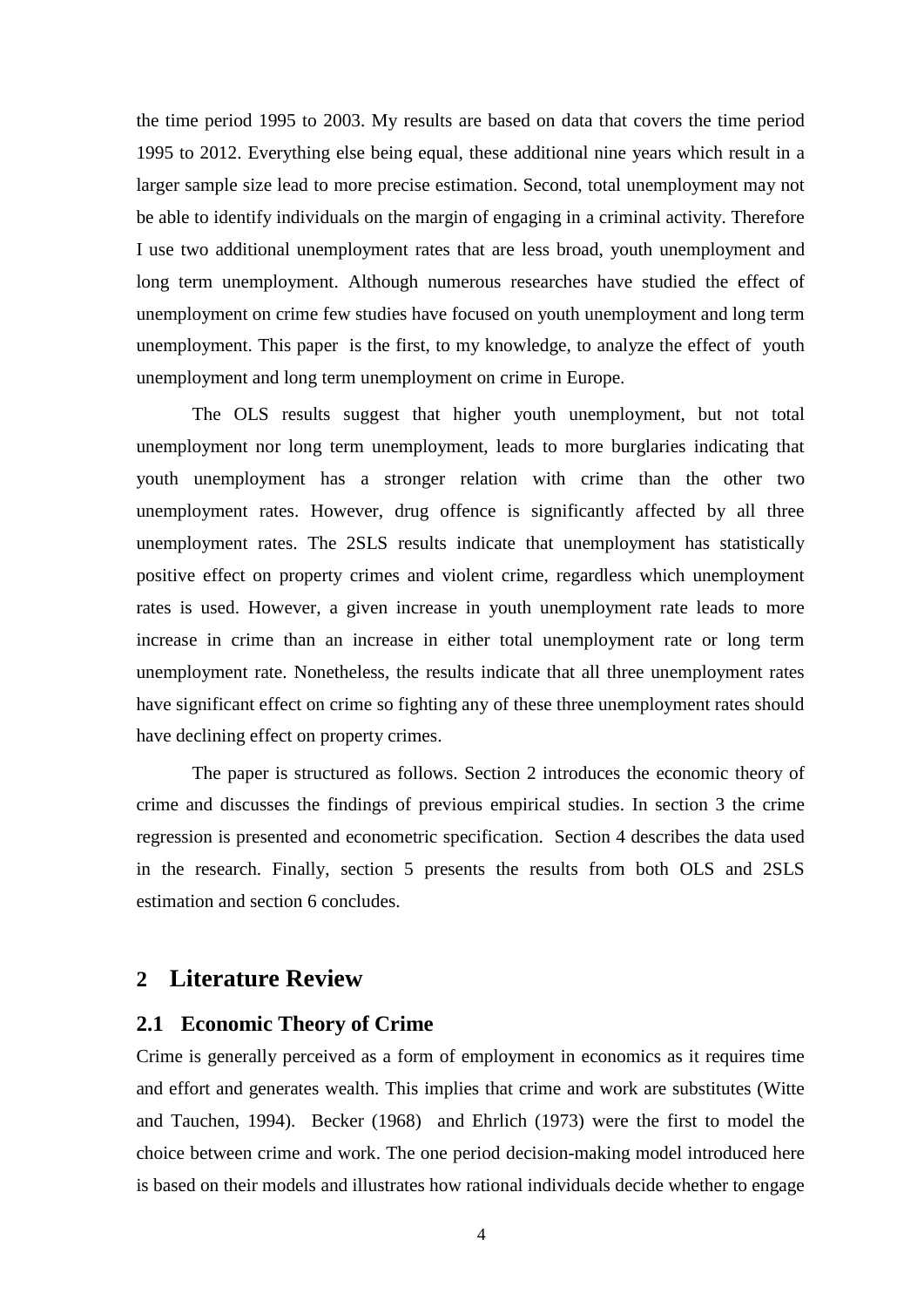in a criminal activity by comparing expected benefit and cost. Individuals decide to engage in a criminal activity if:

$$
(1-p) U(W_c) - p U(S) > U(W_L)
$$
 (1)

where,  $W_C$  denotes the return from a successful crime,  $W_L$  denotes the return from an alternative legitimate work and *U(.)* denotes the utility. In this model, crime and work are alternative activities and cannot be combined. If individuals decide to engage in a criminal activity they face the probability of being caught denoted as *p* and if caught they ensure punishment denoted as *S*, which can be in form of fine or imprisonment. Thus, the decision between crime and work depends on expected benefits from crime, left hand side of equation (1), and expected cost of crime (expressed as an opportunity cost of foregone legitimate work), right hand side of equation (1).

Individuals decide whether to engage in a criminal activity by comparing the expected benefit and expected cost. If the expected cost of engaging in a criminal activity is outweighed by the expected benefit a rational individual will decide to engage in a criminal activity. The decision may change if either expected benefit or expected cost of engaging in a criminal activity change. Hence, if returns from an alternative legitimate work increase, *ceteris paribus*, fewer individuals will decide to engage in a criminal activity. The same holds for higher probability of being caught or tougher punishments (Becker, 1968; Ehrlich, 1973; Freeman, 1999). So, to understand changes in crime over time factors that change the expected benefit and/or expected cost should be the main focus. One of these potential factors is unemployment (Becker, 1995).

#### <span id="page-5-0"></span>**2.1.1 Unemployment and Crime**

Crime has been linked to many economic factors. One famous hypothesis is the relation between unemployment and crime. Previous researches generally find a positive correlation between unemployment and crime. The direction of the causality is however uncertain. That is, does unemployment cause crime or vice versa. A third factor might also be driving the relation.

Unemployment rate is traditionally used as an indicator of legitimate employment opportunities in the market. Hence, when unemployment rate rises individuals are left with fewer employment opportunities and legitimate income opportunities decline. In equation (1) higher unemployment rate lowers the expected cost of crime as it reduces the return from an alternative legitimate work which is represented as *WL*. Higher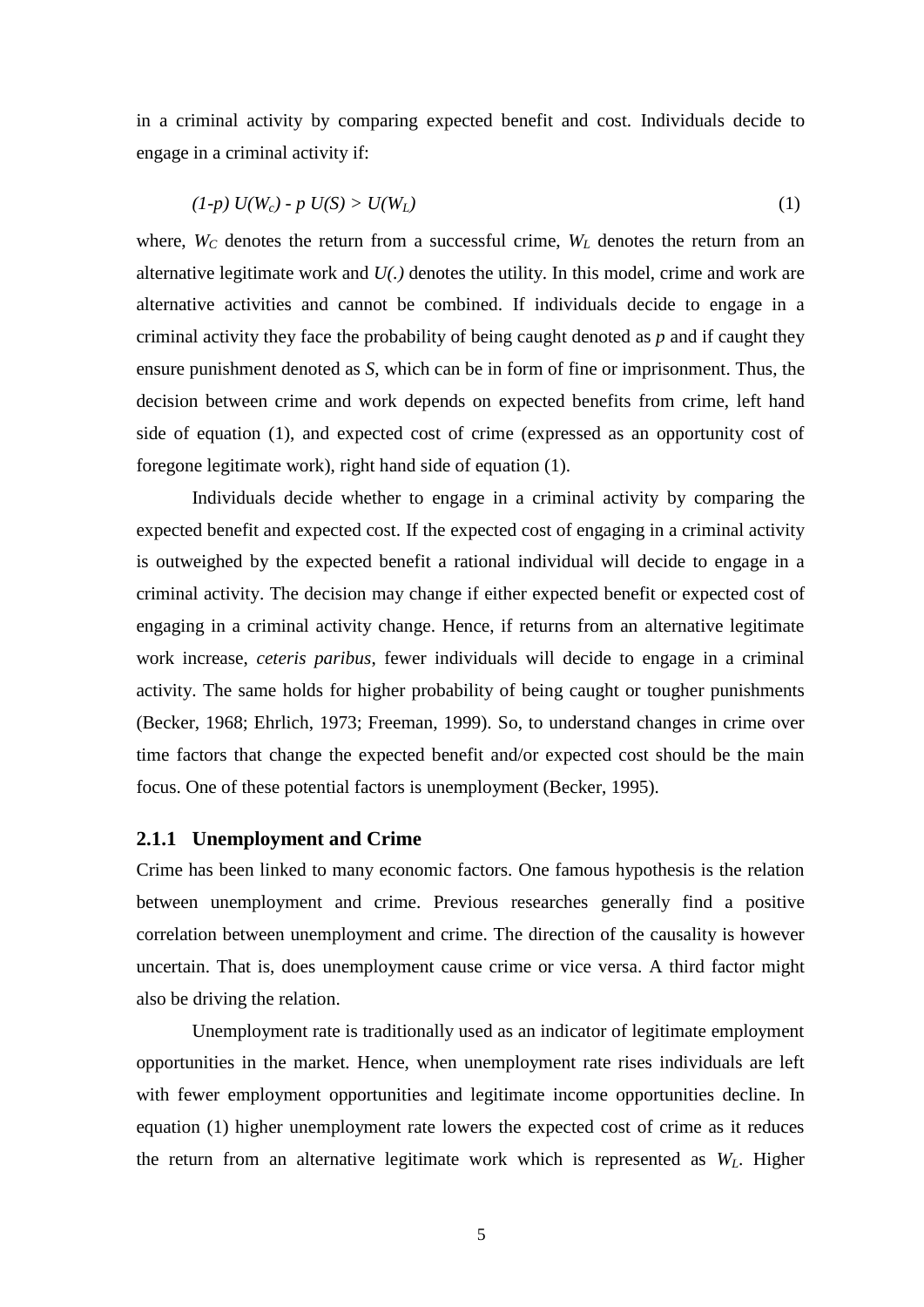unemployment rate can also affect the expected benefits of crime as unemployed individuals have less to lose if caught and imprisoned because they are not sacrificing any legitimate employment opportunity. So, higher unemployment rate lowers the opportunity cost of being imprisoned which is represented as *S* in equation (1). Furthermore, unemployed individuals are provided with more time and opportunities to engage in criminal activity than unemployed individuals. So, accordingly higher unemployment rate, *ceteris paribus*, causes more crimes (Becker 1968; Ehrlich 1973).

The relation between unemployment and crime can also be reverse. The explanation behind a reversed causality is twofold. First, individuals with criminal records have lower future employment prospect which may lead to higher unemployment (Freeman 1992; Nagin and Waldfogel 1995). Second, high crime rate within a distinguished area could impend employment growth since high crime rate might make new industries reluctant to move to the area (Raphael and Winter-Ebmer 2001). Thus, higher crime rate causes higher unemployment, *ceteris paribus*.

Finally, the relation between unemployment and crime can also be caused by a third factor. The relation can be driven by various factors such as education, alcohol and/or drug addiction and immigration etc. Listed factors could affect both unemployment and crime and therefore cause an artificial relation between the two variables.

#### <span id="page-6-0"></span>**2.2 Empirical Researches**

The economic theory of crime was originally proposed by Becker (1968) and extended by Ehrlich (1973). Their work has been the groundwork for empirical researches in the field of crime-economics. A great number of researches have used Becker's and Ehrlich's theory in attempt to establish a link between crimes and various labor market factors. In particular, a relation between unemployment rate and crime. The unemployment-crime relation has been studied for different countries and with different methodologies. Most recent studies have used panel data for analyzing the relation and instrumental methods to control for potential endogeneity problems (Levitt, 2001).

Panel researches for state or county level estimations in the United States show fairly consistent results for the effect of unemployment on crime. Raphael and Winter-Ebmer (2001) analyze the impact of unemployment on crime with state level data for the United States from 1971 to 1997. To isolate the effect they control for age structure, percentage of population in metropolitan areas and poverty. Using OLS estimation the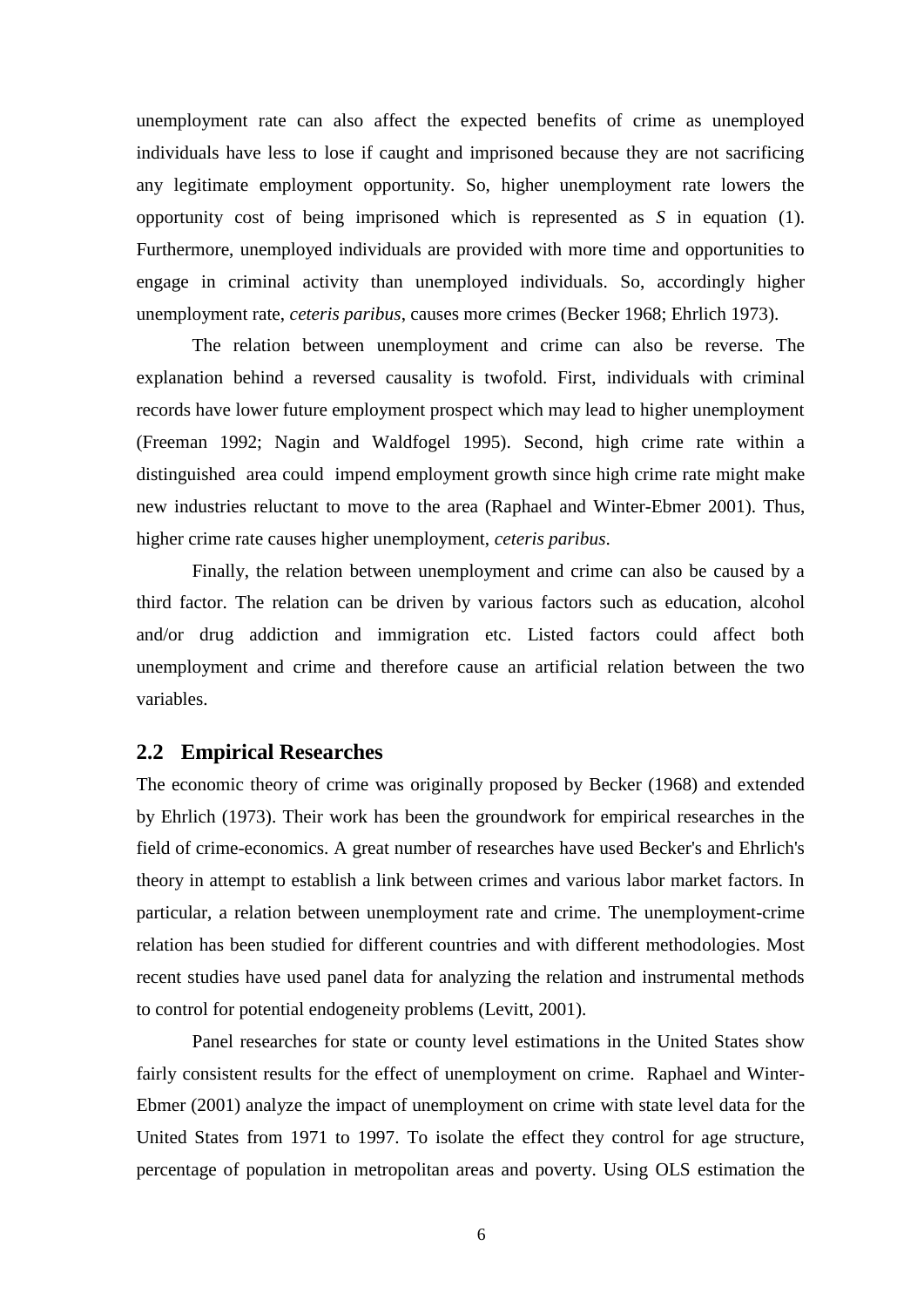elasticity of property crimes with respect to unemployment ranges from 1.6 to 2.3 percent. Furthermore, they control for endogeniety by using instrumental variables. To instrument unemployment they use military spending and oil price shock and find that the elasticity of property crime with respect to unemployment ranges from 2.8 to 5.0 percent. The results show little evidence of a connection between unemployment and violent crimes.

Gould, Weinberg and Mustard (2002) find similar results when estimating county level data for the United States from 1979 to 1997. They focus on the effect of unemployment and wage of less educated young male on crime. They control for education, cognitive ability and parental background. In addition they instrument wages and unemployment with three elements: initial industrial composition of the county, the national industrial trend and changes in demographic composition within each industry at the national level. They find that both wage and unemployment have significant effect on property crimes and violent crimes, where crime is better determined by wage then unemployment.

Lin (2008) estimates state level data for the United States from 1974 to 2000. He uses host of control variables such as state education, public health expenditures, number of police officers, prisoners and death penalties, alcohol consumption, age structure and percentage of metropolitan population. In addition, he instruments unemployment with several combinations of exchange rate changes, state employee percentage in the manufacturing sector, percentage of state union membership and oil prices. The elasticity of property crimes relative to unemployment with 2SLS estimation is 4 to 6 percentage but only 1.8 percent when using OLS estimation. Thus, his results suggest that OLS underestimates the effect of unemployment on crime since the elasticity is higher when using instrumental variables.

Researches for other countries have also been a useful contribution to understanding the relation between unemployment and crime. Papps and Winkelmann (2002) study a panel of sixteen regions in New Zealand over the period 1984 to 1986. They control for two variables, clearance rate and income. In addition they consider a possible causal effect by using a lag of the endogenous variable as an instrument. They find that unemployment has significant effect on crime when using control variables and instrumental variable. Sardakis and Spengler (2012) find similar results for Greece over the time period 1991 to 1998. They focus on the effect of unemployment and clear-up rate on various crimes. They use Generalized Methods of Moments (GMM) and use a lag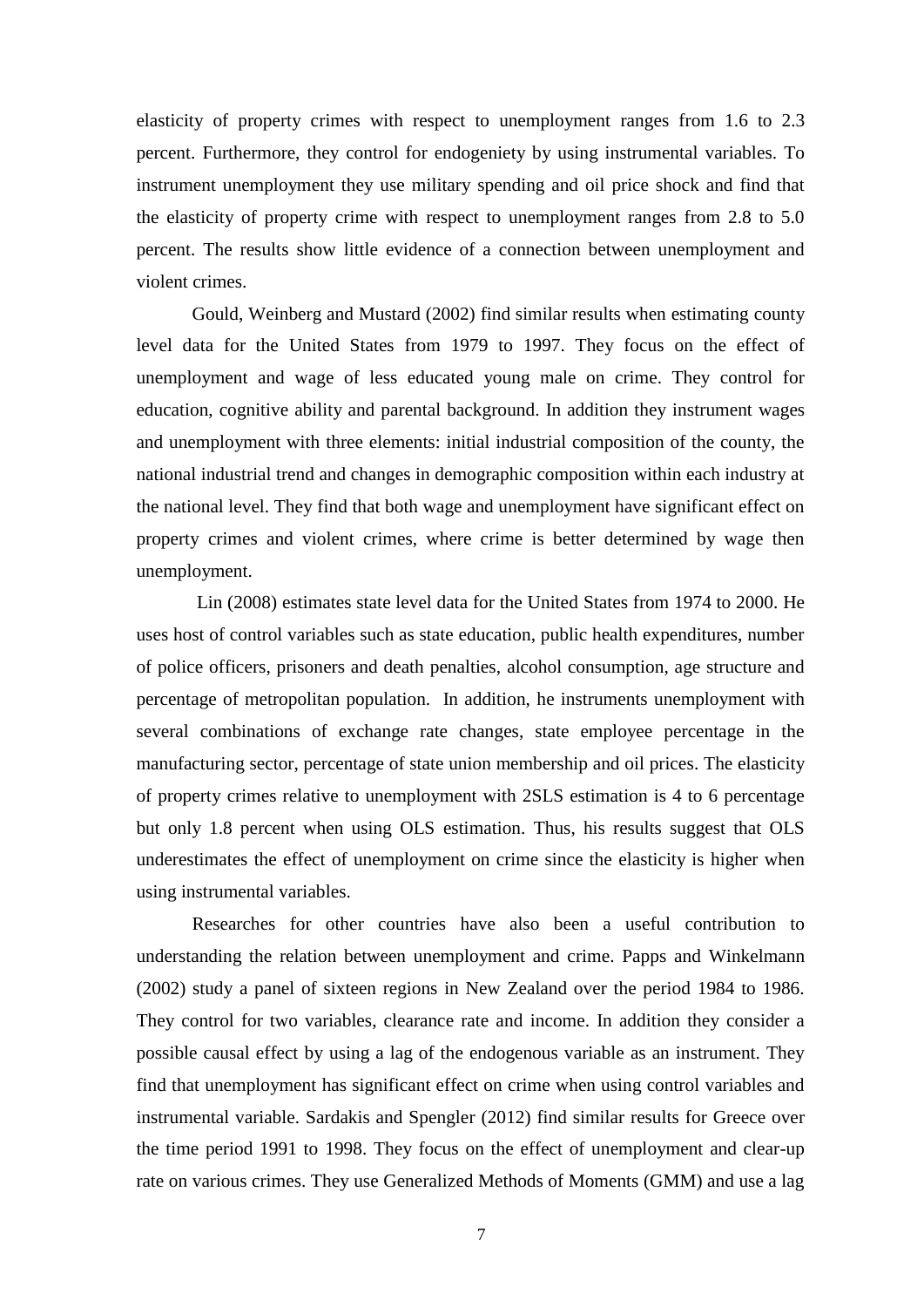of the endogenous variable as an instrument. They find that property crimes are significantly affected by both unemployment and clear-up rate in Greece after controlling for income and demographic variables and taking into account possible endogeniety of unemployment and clear-up rate. Like most empirical researches they find no significant impact of unemployment on violent crimes. However, not all empirical researches have been successful in finding a relation between unemployment and crime. Entorf and Spengler (2000) find no significant relation for Germany over the time period 1975 to 1996. Their results imply that unemployment has small and often insignificant effect on crime.

Carmichael and Ward (2001) estimate the effect of male unemployment on crime in England and Wales from 1989 to 1996. They find that both youth male unemployment and adult male unemployment have significant effect on various types of crimes. However, the relation between youth unemployment and crime is stronger than for adult unemployment. Fougére, Karamarz and Pouget (2009) estimate the influence of youth unemployment on youth crime using data for France from 1990 to 2000. In their study they control for fraction of foreigners, age structure, family status, education and urbanization. Furthermore, they use industrial structure type instruments. Their find evidences of a strong effect of youth unemployment, but not overall unemployment, on property crimes. Using Swedish data from 1985 to 2007, Grönqvist (2011) also finds a significant positive effect of youth unemployment on various types of crime. He focuses on males aged 19 to 25 and the duration of unemployment. Grönqvist controls for a lag of crime and socio-demographic factors such as share of foreigners, family status and education. His result indicate a positive influence of youth unemployment on various crimes. Furthermore, his findings suggest that individuals with more time, possibly due to unemployment, are more likely to engage in a criminal activity as most crimes are during weekdays. The results from the latter three researches imply that youth unemployment is an important factor to understand the age distribution of crime.

Duration of unemployment has also been used to understand the relation between crime and unemployment rate. One of few researches that focus solely on long term unemployment rate is Almén and Nordin's (2011) research. They use 288 municipalities in Sweden from 1997 to 2009. They control for long term unemployment by using age structure of Swedish men, share of foreigners, education, urbanization and alcohol consumption. To instrument unemployment they use corporate bankruptcies. Their findings suggest that long term unemployment is better at determining groups at the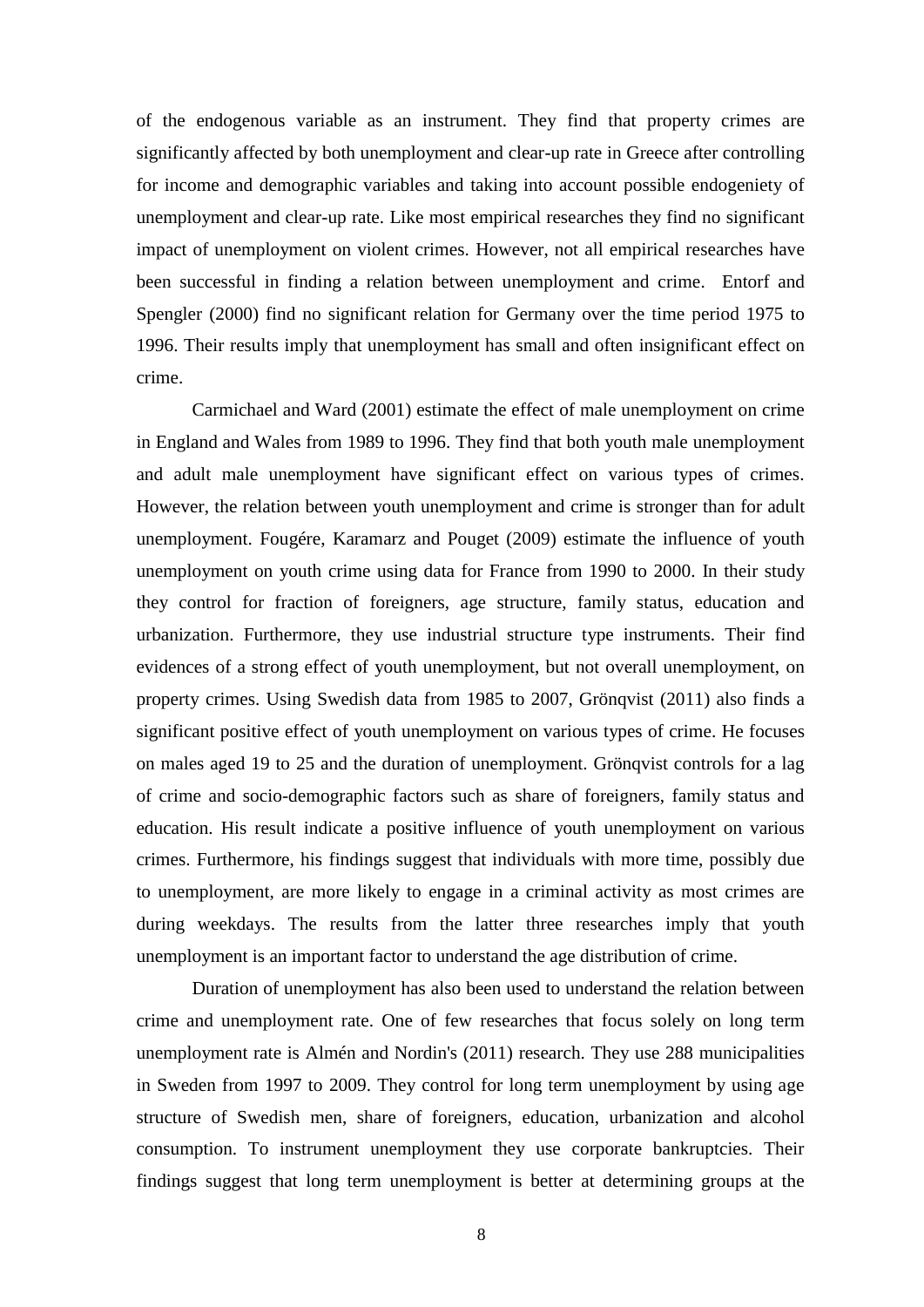margin of committing crimes than total unemployment. They find that the elasticity of property crimes relative to long term unemployment rate ranges from 1.5 and 4 percent and for violent crimes it ranges from 1.3 and 2.3 percent.

The impact of unemployment on crime can also be studied on an international level. The advantage of using international data over national is large variations across countries in unemployment rate where as the drawback is the possibility of low comparability of data across countries (Levitt, 2001). This method has been used to study the link between crime and inequality, income and poverty (Wolpin, 1980; Stack, 1984; Soares, 1999). However, few papers have studied the influence of unemployment on crime on an international level. Altindag (2012) studies the effect of unemployment on crime for Europe. He analyzes the impact with data for 33 European countries from 1995 to 2003. He controls for deterrence, economic incentives, alcohol consumption and demographic variables. Furthermore, to instrument unemployment Altindag uses earthquakes, industrial accidents and exchange rate movements weighted by manufacturing sector's value added to GDP. The elasticity of crime with respect to unemployment is found to be around 2 percent when using OLS and a little higher when using 2SLS.

Overall, the studies cited above support the existence of the relation between unemployment and crime. Empirical researches for both national and international level support the hypothesis for property crimes but show weaker evidence for violent crimes. This is in line with economic-crime theory which mainly focus on financial benefits from property crimes. Furthermore, studies that focus on youth unemployment indicate that youth unemployment is a better determinant for crime than overall unemployment. Possible reasons for that will be discussed in next section.

#### <span id="page-9-0"></span>**3 Empirical Framework**

In this paper I estimate the impact of unemployment rate on crime in Europe with special focus on youth unemployment and long term unemployment. The focus on youth unemployment is in line with previous empirical studies which suggest that youth unemployment has more effect on crime than total unemployment (Carmichael and Wald, 2001; Fougere et al, 2009). Theoretically this can be explained by lower opportunity cost of criminal activity for younger individuals than their older counterparts. Young individuals generally have lower opportunity cost of crime since they have lower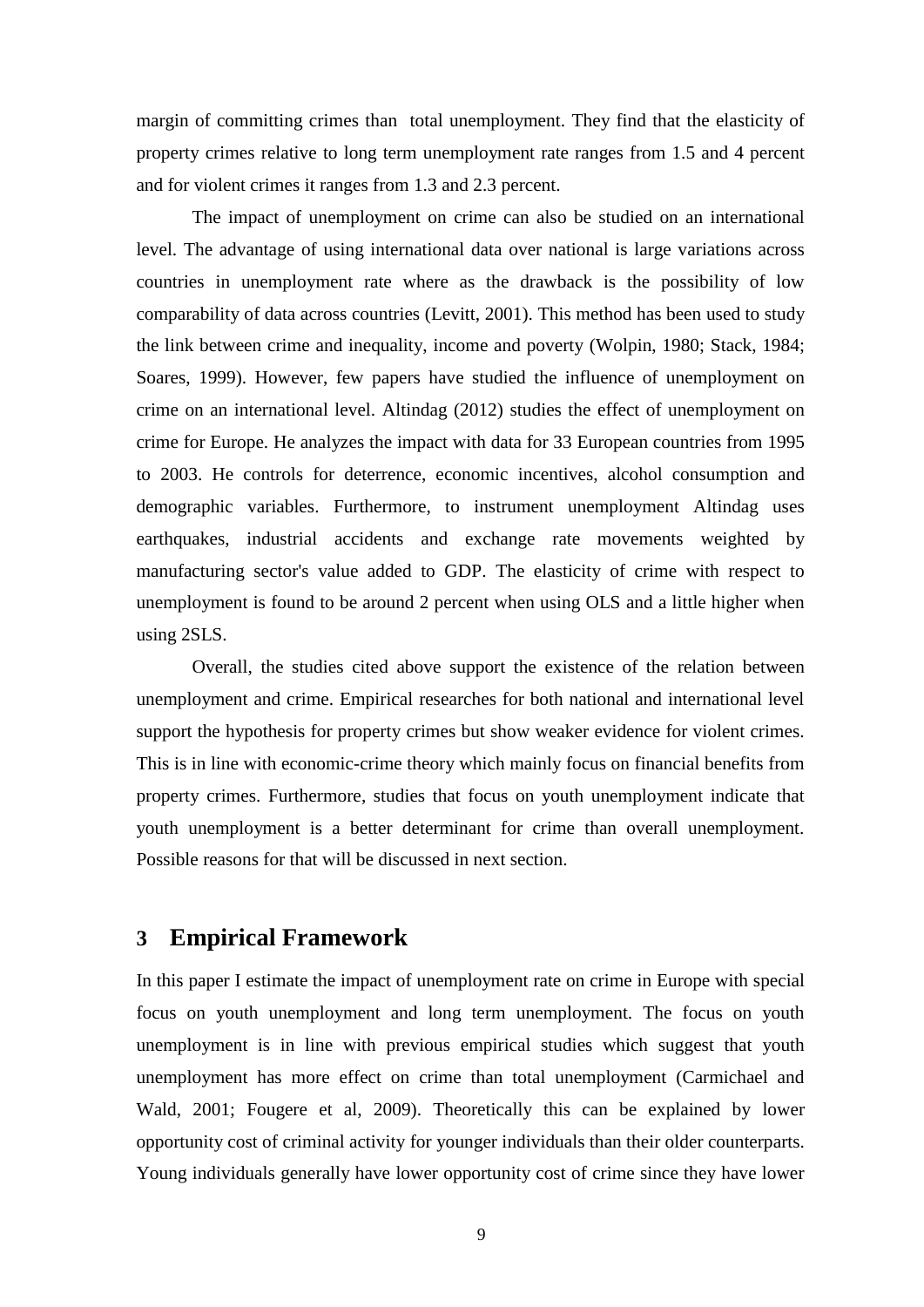earnings and have therefore less to lose if caught and imprisoned. Furthermore, individuals under eighteen face more lenient punishment than their older counterparts which raises the benefit of engaging in a criminal activity (Levitt and Lochner, 2001; Han, Bandyopadhyay and Bhattacharya, 2013). Researchers have also shown that duration of unemployment is an important factor when looking at the relation between unemployment and crime (Grönqvist, 2011; Almén and Nordin's; 2011). Theoretically, duration of unemployment should increase the probability of engaging in criminal activity. The reason is twofold. First, individuals that are long term unemployed have lower expected cost than short term unemployed individuals due to more probability of remaining unemployed for a longer period of time than short term unemployed individuals. Second, unemployed individuals might use their savings before engaging in a criminal activity to earn income and long term unemployed are less likely to have savings left than short term unemployed. These reasons imply that long term unemployment rate is a better indicator for the unemployment-crime relation than total unemployment which is comprised of both long term and short term unemployed individuals (Chamlin and Cochran, 2000; Grönqvist, 2011).

To estimate the effect of unemployment on crime in Europe I use three types of unemployment rate: total unemployment, youth unemployment and long term unemployment. For crime I use five categories of crimes: burglary, theft of motor vehicle, violent crime, robbery and drug offence. The empirical estimation is done with a fixed effect panel structure where I control for both country fixed effects and time fixed effects. By including country fixed effects it is possible to control for factors that are different between countries and constant over time. By including time fixed effects it is possible to control for factors that vary over time but are the same for all countries (Hill, Griffiths and Lim, 2012). Following the empirical researches of Entorf and Spengler (2000) and Papps and Winkelmann (2002) I estimate the impact of unemployment on crime in a log-log specification.<sup>1</sup> The equation estimated is following:

$$
C \text{time}_{ijt} = \gamma_i + \lambda_t + \beta \text{Unemployment}_{ijt} + \varepsilon_{it} \tag{2}
$$

<u>.</u>

<sup>&</sup>lt;sup>1</sup> Numerous researchers have also estimate the relation between unemployment and crime by using a log-linear specification (Raphael and Winter-Ebmer, 2001; Lin, 2008; Altindag, 2012). Using this alternative changes my results relatively little.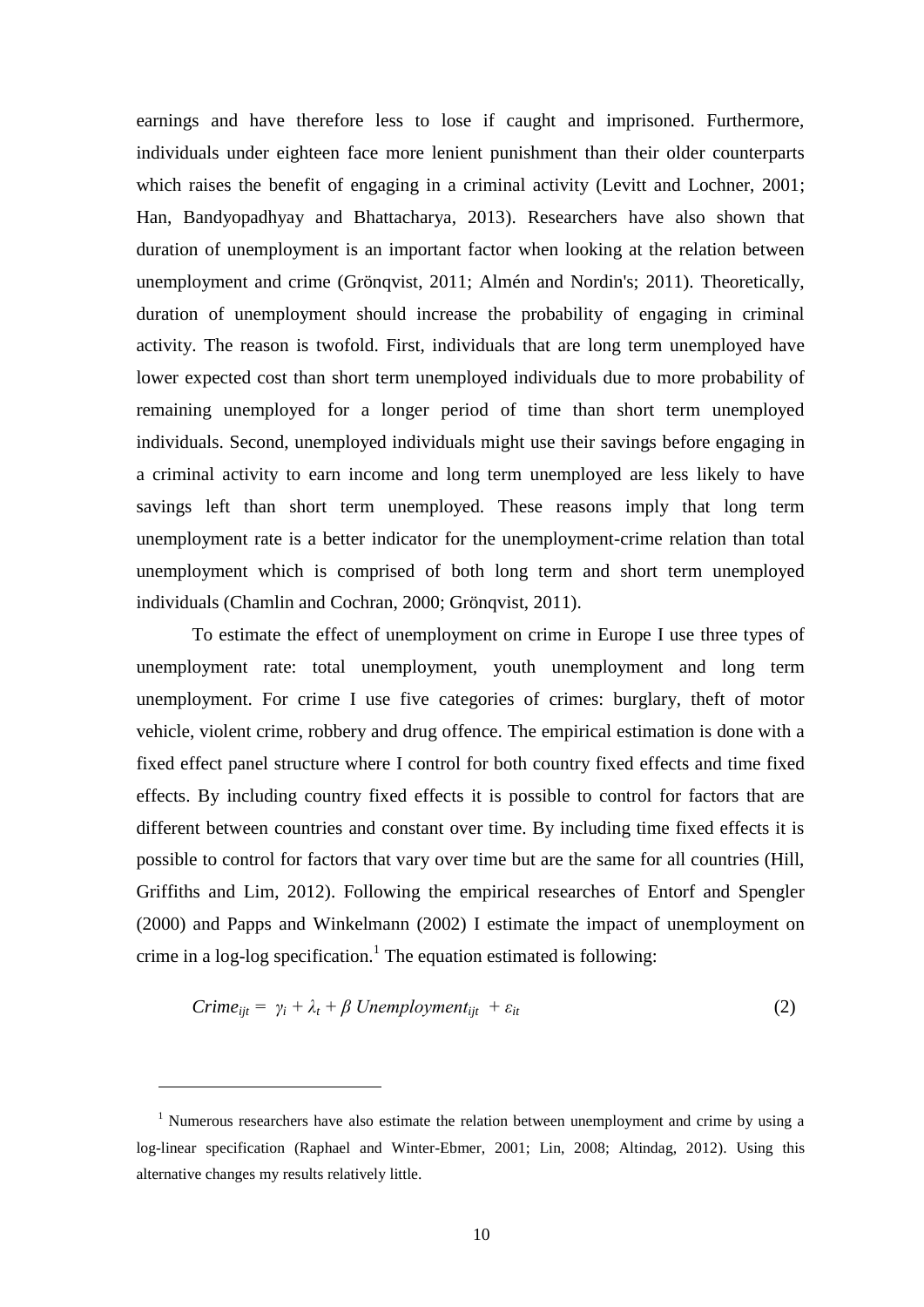where, *i* denotes the country, *j* denotes the category of crime and type of unemployment rate and *t* denotes the year. *Crime*<sub>ijt</sub> stands for the log of a particular category of crime per 100,000 population, *Unemploymentijt* denotes the log of a particular type of unemployment, the parameters  $\gamma_i$  stands for country fixed effects,  $\lambda_t$  denotes the year fixed effects and  $\varepsilon_{it}$  is an error term. The parameter of interest in equation (2) is  $\beta$  as it represents the elasticity between unemployment and crime. I expect a positive sign for the parameter  $\beta$ . Thus, higher unemployment causes more crimes. According to theory the impact of unemployment should be stronger on property crimes, such as burglary and theft of vehicles, than violent crimes since financial benefits are usually not involved for the latter.

There are some drawbacks to the equation presented above. First of all, omitted variable bias may be present in the model even though I control for country and time specific effects. This occurs if variables that are neither constant over countries or time but affect crime are excluded from the equation. Second of all, the explanatory variable unemployment rate may be endogenously determined in the equation which leads to a biased and inconsistent estimation. In the next two subsections I deal with these problems by including control variables in the equation and introducing an instrumental variable.

#### <span id="page-11-0"></span>**3.1 Control Variables**

<u>.</u>

To test the effect of unemployment on crime it is necessary to isolate the direct effect of unemployment on crime and reduce the risk of omitted variable bias. That is done by including control variables in the equation. Therefore, I expand equation (2) by including a vector of control variables which are denoted as  $X_{it}$  in following equation:

$$
C \text{time}_{ijt} = \gamma_i + \lambda_t + \beta \text{Unemployment}_{ijt} + \delta \text{X}_{it} + \varepsilon_{it} \tag{3}
$$

The variables I control for are inspired by former researches and have been shown to have a significant effect on crime. The four variables I control for are average income, income inequality, education and urbanization.<sup>2</sup>

<sup>&</sup>lt;sup>2</sup> Previous researches have shown that alcohol consumption and percentage of foreign population affects the relation between unemployment and crime (Ruhm, 1995; Raphael and Ebmer, 2001; Bianchi, Buonnanno and Pinotti, 2012). However, neither variable had significant effect on the relation of unemployment and crime in the dataset used in this paper and where therefore excluded.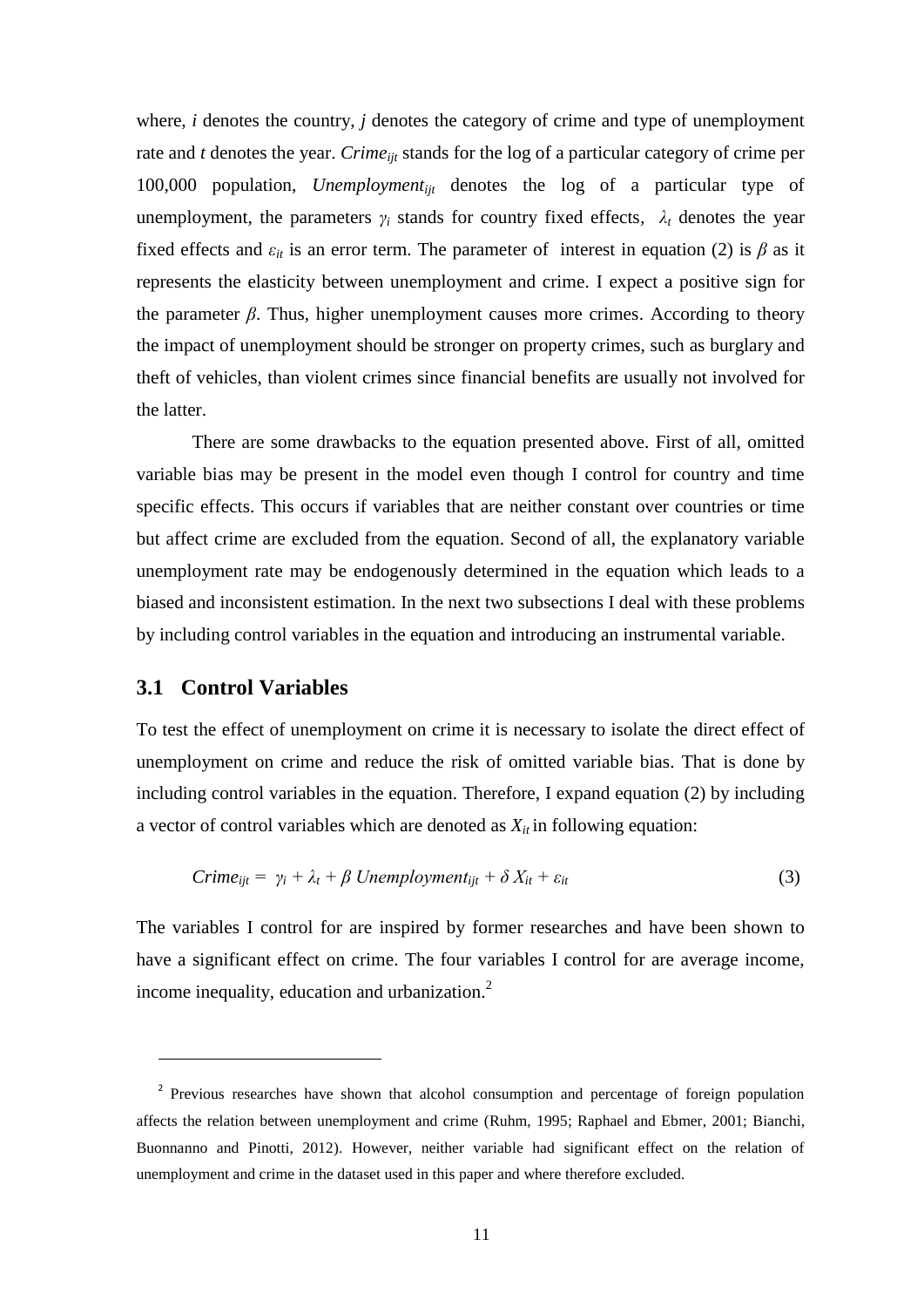First of all, I control for average income, where GDP per capita is used as a proxy, as it is a potential driving mechanism behind the relation of unemployment and crime. Usually, unemployment reduces average income since involuntary unemployment lowers legitimate employment opportunities. Unemployment may therefore affect crime trough average income. The effect of average income on crime is however ambiguous, it could have positive, negative or zero effect. First, average income may have positive effect on crime as higher average income increase the consumption of expensive goods, such as jewelry and/or consumer durables, which lead to higher expected benefits of engaging in a criminal activity. Thus, higher average income leads to more crimes. Second, average income may have negative effect on crime as higher average income increases the expected cost of engaging in a criminal activity, Thus, higher average income reduces crimes. Finally, both effects may cancel each other out and the effect of average income on crime may therefore be zero (Han et al, 2013).

Second of all, I control for income inequality. Researchers have shown that unemployment is one of the main reasons for income inequality as the unskilled lowincome share of the population are worst affected when unemployment is high (Harding and Richardson, 1998; Mocan, 1999). Thus, unemployment might affect crime through income inequality which can affect crime through number of different mechanisms such as social tension and higher return of engaging in a criminal activity. The effect of income inequality is positive as countries, states and counties with higher income inequality generally face higher crime rates due to higher share of low income population. This is supported by Rufrancos, Pickett and Wilkinson (2013) which find a positive relation between income inequality and crime.

Third of all, I control for education by using the share of population with upper secondary education. Education has been suggested to lower the probability of unemployment because education is believed to increase skills and efficiency. That is, higher education level signals higher performance prospects and therefore reduces probability of being unemployed (Mincer, 1991; Brunello, Garibaldi and Wasmer, 2009). Previous studies also suggest that education is related to crime through income, as higher educated individuals receive on average higher income and have therefore higher expected cost of crime. Thus, educated individuals are less likely to engage in a criminal activity (Lochner and Moretti, 2003).

Finally, I control for an additional variable that may affect crime, urbanization. I do this to lower the risk of omitted variable bias. I control for the share of urban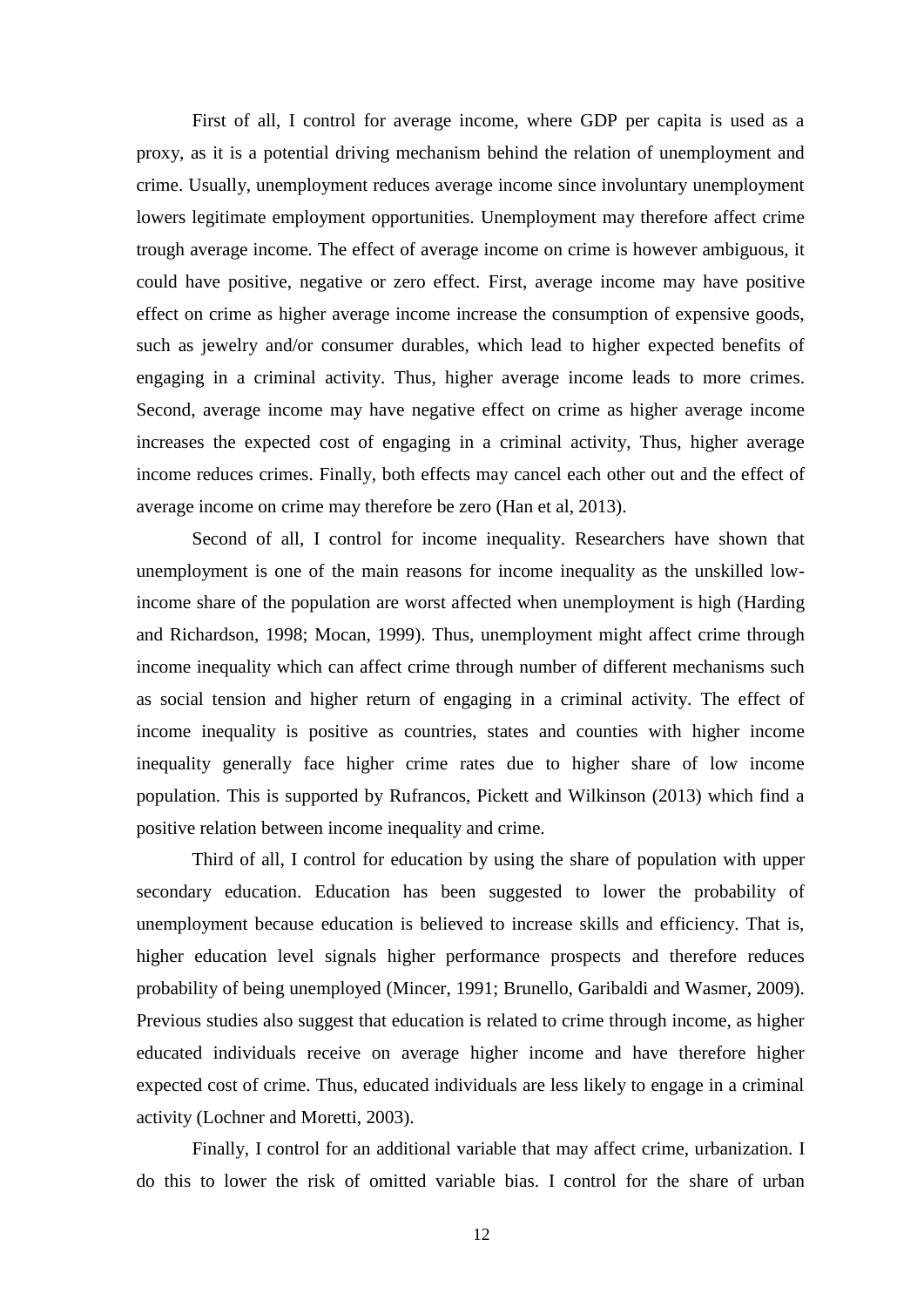population as urban areas usually deal with higher crime rate. This high crime rate in urban areas compared to rural areas is usually explained by lower probability of being caught due to lower probability of recognition (Glaeser and Sacerdote, 1999). Although I control for various factors it's fair to say that the list of control variables is incomplete as countless factors affect crime. However, by including listed control variables and exploding the panel structure by using both country fixed effects and year fixed effect this problem is minimized.

#### <span id="page-13-0"></span>**3.2 Instrumental Variables**

<u>.</u>

The direction of causality between unemployment and crime can be questioned, does unemployment cause crime or vice versa. If unemployment, the explanatory variable, is endogenously determined in a crime regression it violates one of the key assumptions for OLS and leads to a biased and inconsistent estimation (Hill et al, 2012). To deal with this problem instrumental variables have been used in previous studies. However, researches provide mixed evidence when using instrumental variable. Gould et al. (2002) find little difference between OLS and 2SLS estimations for unemployment and crime. However, Raphael and Winter-Ember (2001), Lin (2008) and Altindag (2012) find larger estimated coefficients when using 2SLS estimations than OLS estimations. Thus, OLS might underestimate the effect of unemployment on crime.

To rule out the possibility of reverse causality and reduce omitted variable bias I estimate the impact of unemployment on crime by instrumenting the unemployment rate. However, finding a good instrument can be challenging as it must require two components. First, the instrument must affect the endogenous explanatory variable. Second, the instrument may not have direct effect on the dependent variable. In other words, the instrument must affect unemployment rate but not crime, except through unemployment rate (Hill et al, 2012).

In this paper I am going to instrument the three unemployment rates by employment protection legislation.<sup>3</sup> This instrument has not been used before to instrument unemployment in a crime regression to my knowledge. Employment

<sup>&</sup>lt;sup>3</sup> In addition I tried an instrument that both Lin (2008) and Altindag (2012) used in their papers, exchange rate weighted by either number of manufacturing workers or share of manufacturing sector's value added to GDP. However, both instruments where weak and therefore not used to instrument unemployment rates in this paper.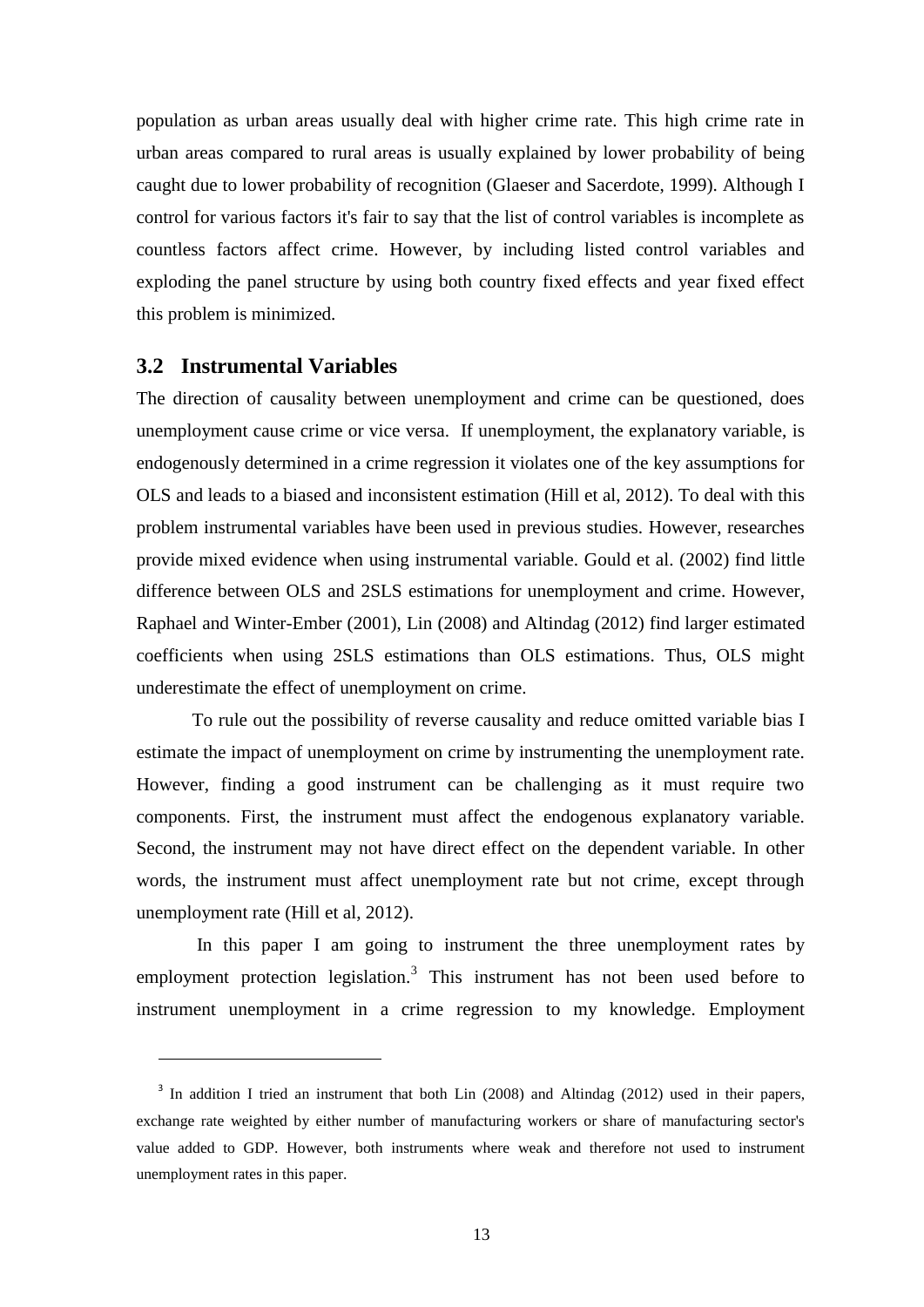protection legislation, measures the cost and procedure of dismissing workers and hiring workers (OECD, n.d). The effect of employment protection legislation on unemployment is ambiguous as it can have positive, negative or zero effect. The positive effect on unemployment can be explained by lower propensity to hire workers. This is because employment protection legislations makes it more difficult to fire workers in the future and makes employers therefore more selective when choosing workers because of high cost of bad hiring. In contrast, the instrument can also have negative effect on unemployment because employment protection legislation induces workers duration. Finally, the negative and positive affect can weight each other out and the effect of employment propensity legislation on unemployment can be zero. Previous researches have shown different results and often insignificant relation between unemployment and employment protection legislation (Addison and Teixeira, 2001; Stahler, 2007; Avdagic, 2013).

|                        | Total        | Youth        | Long Term    |
|------------------------|--------------|--------------|--------------|
|                        | Unemployment | Unemployment | Unemployment |
| Employment             | $-1.112***$  | $-1.018***$  | $-1.355***$  |
| Protection Legislation |              |              |              |
| $\mathbb{R}^2$         | 0.866        | 0.752        | 0.910        |
| F-statistic            | 23.75        | 14.97        | 20.89        |

**Table 1: First-stage results of the effect of employment protection on unemployment**

*Robust standard errors in parentheses; \*\*\*, \*\* and \* indicate significance at the 1, 5 and 10% level. All variables are in logarhtim.* 

The first-stage results of the effect of employment protection legislation on the three unemployment rates are presented in Table 1. The estimation includes control variables and country and time fixed effects. The results show that employment protection legislation has a significant negative effect on the three unemployment rates. However, for the instrument to be valid the coefficient must also be significantly different from zero. This can be tested with a Wald-test in which the F-statistics must be at least 10 or higher for the instrument to be a good candidate (Stock and Watson, 2003). The F-statistics which are presented in Table 1 indicate that employment protection legislation is a good instrument for the three unemployment rates as the F-statistic exceeds the rule-of-thumb value. Although the instrument appear to be strong it is not perfect. Previous researches have been unable to establish the relation between employment protection legislation and unemployment. They find mixed and often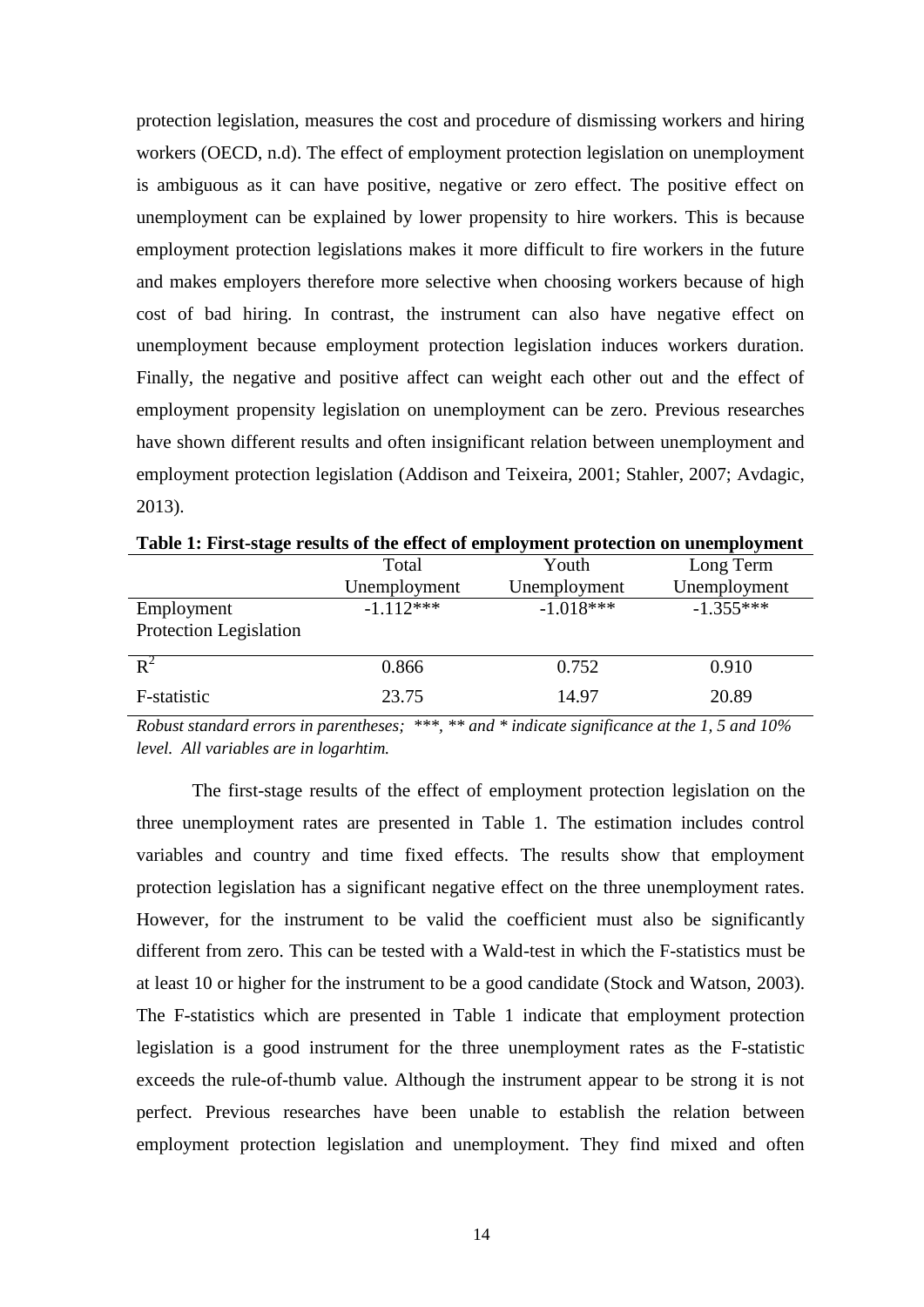insignificant results. If employment protection legislation truly has no significant effect on unemployment rate the instrument might be irrelevant.

#### <span id="page-15-0"></span>**4 Data**

The empirical research is based on a panel dataset of annual data from 1995 to 2012 at country level for 24 European countries. The countries are listed in Appendix Table 1. Unfortunately not all the European countries could be included in the research due to missing data. Nonetheless, these countries should be a good representative for whole Europe as these 24 countries account for 65 percentage of total population in Europe.



**Figure 1: Development of average crime rates per 100,000 inhabitants in Europe**

The dependent variable, crime, is categorized to five types of crime: burglary, motor vehicle theft, violent crime, robbery and drug offence. The first two are often referred to as property crimes in previous researches and robbery as violent crime. The crime data is retrieved from Eurostat and consists of number of crimes reported to police in each country. The crime numbers are transformed into crime rates scaled by 100,000 by using population data from World Bank. Figure 1 shows the development of average crime in Europe over the period 1995 to 2012. Property crimes, that is burglary and vehicle theft, follow a decreasing trend and the same holds for robbery after 2000. However, both violent crime and drug offence are slowly increasing over the period. According to newest data violent crime is the most common crime on average in Europe, followed by burglary. Summary statistics for all crime data, as well as other data used in this research, are provided in Table 2 at the end of this section.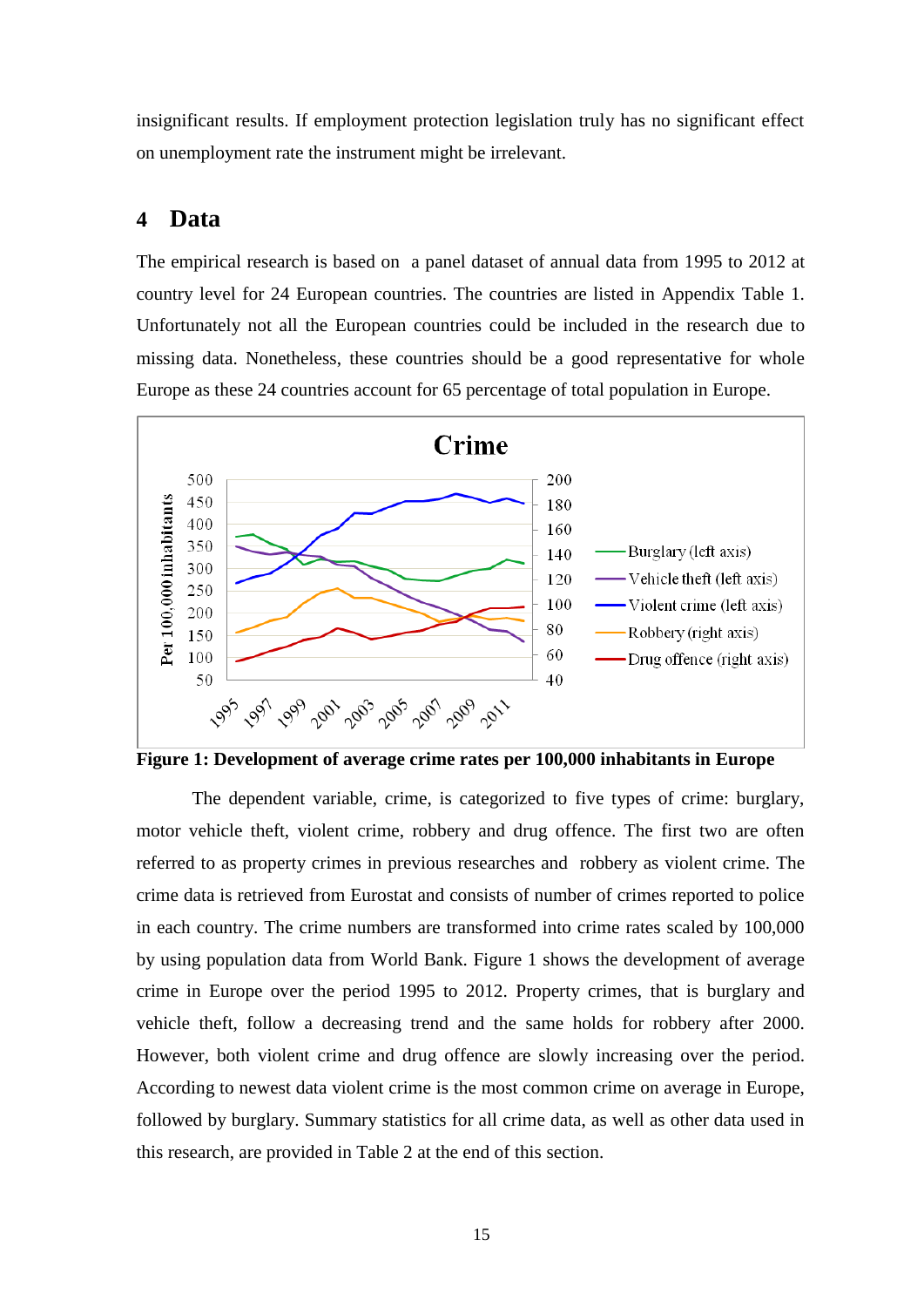Estimating a crime regression can be problematic, the reason is twofold. First, crimes reported to police underestimate the true number of crimes and may bias the estimation. Second, using crime data on an international level can bias the estimation due to possible non comparability of data across countries because legal and criminal justice system are different where as definitions and methods of reporting crime are not necessary the same (Levitt, 2001; Clarke, 2013). These two problems are well known in crime literature and the bias is usually minimized by taking logarithms of crime and using both country and time fixed effects (Ehrlich, 1996; Gould et al, 2002).



**Figure 2: Development of average unemployment rate in Europe**

The explanatory variable of main interest is unemployment rate. The variable is categorized to three types of unemployment rates: total unemployment, youth unemployment and long term unemployment. I include youth unemployment and long term unemployment because they are less broad and might therefore better determine individuals on the margin of engaging in a criminal activity than total unemployment. Total unemployment rate accounts for unemployed individuals aged 15 to 74 and youth unemployment rate accounts for individuals aged 15 to 24. Both datasets are retrieved from Eurostat. The long term unemployment rate refers to individuals that have been unemployed for more than a year. The rate is composed by multiplying total unemployment rate by the portion of long term unemployed individuals among all unemployed, obtained by OECD. Figure 2 shows the average development of the three unemployment rates over the time period 1995 to 2012. The three unemployment rates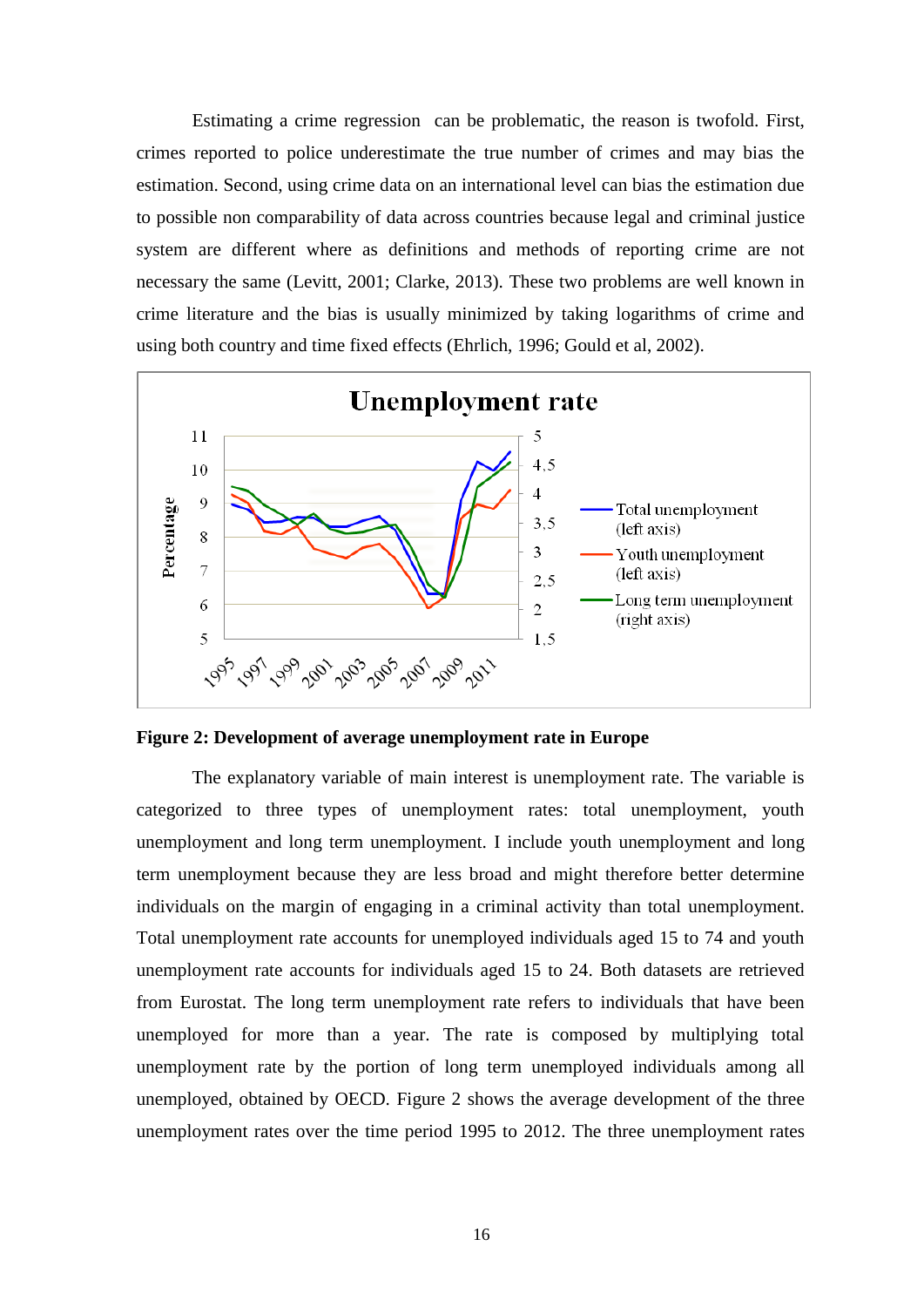all have on average similar pattern over time. They show a declining trend until the financial crises and after 2008 they show a sharp rise.

As explained in previous section, I include control variables to isolate the direct effect of unemployment on crime. First of all, I include average income, where real GDP per capita is used as a proxy. The data for real GDP per capita is observed from Eurostat and is given in Euro's per inhabitant. Second of all, I include income inequality. The data is also retrieved from Eurostat and is defined as the ratio of total income received by the richest 20% of the population to that received by the poorest 20% of the population. Unfortunately the data for income inequality is incomplete due to some missing observation in the first years. Third of all, I include education which is defined as a percentage of population with upper secondary education. Like latter two variables the data is observed from Eurostat. Finally, urbanization is included. The variable measures the percentage of population that lives in urban areas. The data is retrieved from World Bank. In addition to control variables I use instrumental variable to control for possible endogeniety. I use employment protection legislation which measures the cost of hiring and firing workers. The data is observed from OECD. Further description of all variables used in the crime regression is provided in Appendix Table 2.

| <b>Variable</b>                          | Obs. | <b>Mean</b> | Std. Dev. | <b>Max</b> | Min   |
|------------------------------------------|------|-------------|-----------|------------|-------|
| Burglary per 100,000 inhabitants         | 418  | 313.0       | 208.9     | 1203.3     | 31.75 |
| Theft of vehicle per 100,000 inhabitants | 424  | 259.9       | 204.2     | 978.7      | 25.7  |
| Violent crime per 100,000 inhabitants    | 412  | 403.9       | 337.8     | 1762.8     | 46.2  |
| Robbery per 100,000 inhabitants          | 406  | 94.8        | 68.9      | 356.2      | 13.9  |
| Drug offences per 100,000 inhabitants    | 412  | 79.1        | 94.4      | 567.4      | 0.74  |
| Total unemployment rate                  | 410  | 8.5%        | 4.1%      | 24.8%      | 1.9%  |
| Youth unemployment rate                  | 415  | 7.9%        | 3.5%      | 20.6%      | 2.2%  |
| Long term unemployment rate              | 386  | 3.2%        | 2.5%      | 14.5%      | 0.1%  |
| Average income                           | 432  | 22,688      | 14,292    | 70,400     | 2,700 |
| Income inequality                        | 347  | 4.6         | 1.1       | 7.8        | 2.9   |
| Education                                | 402  | 46.6%       | 13.7%     | 72.2%      | 12.3% |
| Urbanization                             | 432  | 72.3%       | 11.1%     | 97.7%      | 49.9% |
| Employment protection legislation        | 358  | 2.43        | 0.67      | 5.58       | 1.03  |

**Table 2: Summary statistics**

#### <span id="page-17-0"></span>**5 Results**

#### <span id="page-17-1"></span>**5.1 Ordinary Least Square Estimation**

To investigate the influence of unemployment on crime an OLS estimation is conducted. The estimation is done with fixed effects to minimize omitted variable bias and robust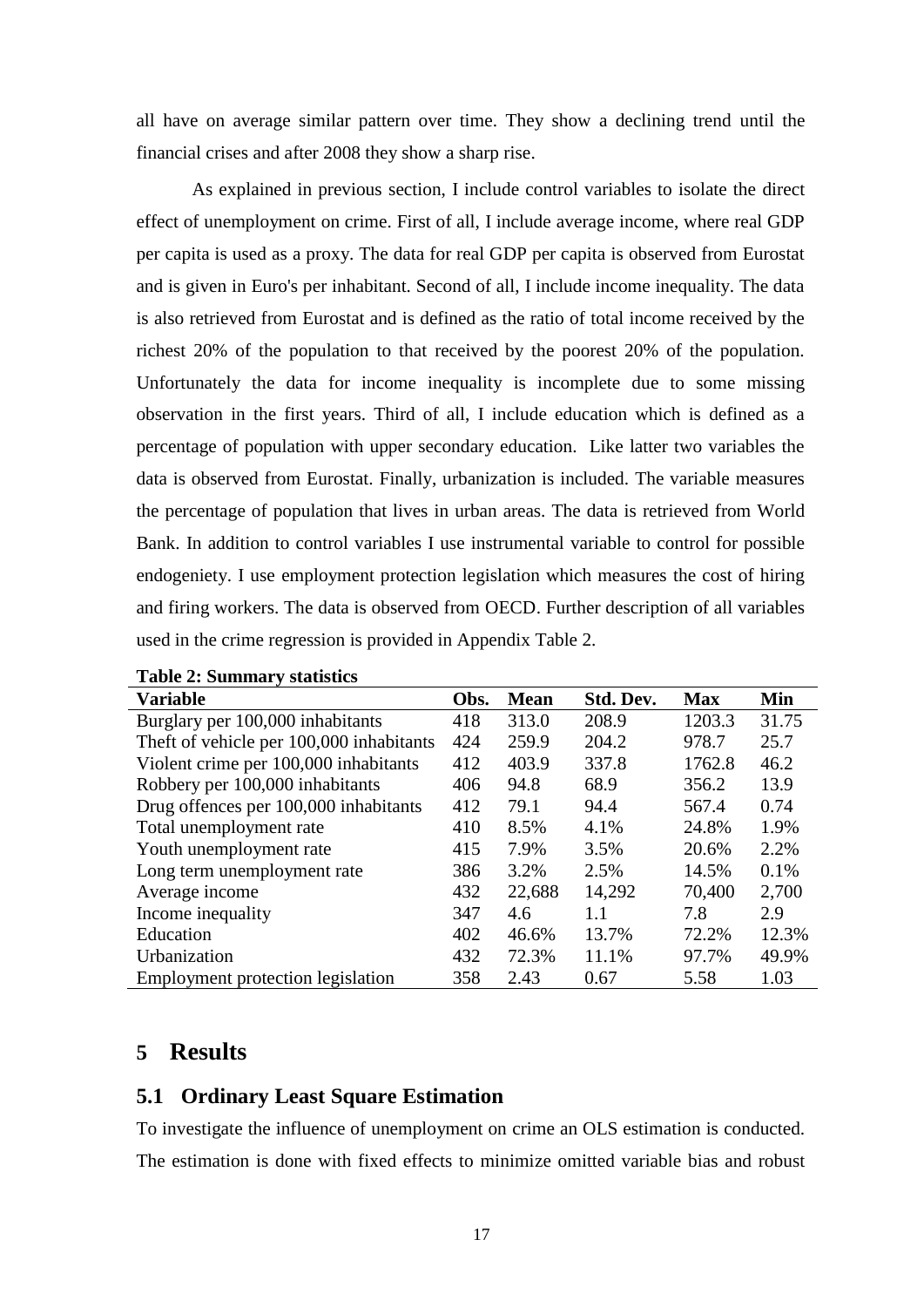standard errors to account for serial correlation and heteroscedasticity. The estimation is done for five categories of crime and three types of unemployment rates. The results are based on two estimations. They are based on equation (2) where only unemployment is used as an explanatory variable, this is done to illustrate the raw correlation between unemployment and crime. The results are also based on equation (3) where control variables are include in the equation to isolate the direct effect of unemployment on crime. The results from the OLS estimation are presented in Tables 3 to 5, all tables have the same structure but presents estimation for a different type of unemployment rate. The odd columns in Tables 3 to 5 report the estimation for unemployment and crime controlled for only country and time fixed effects. The even columns report the estimation for unemployment and crime controlled for country and time fixed effects in addition to the control variables; average income, income inequality, education and urbanization. Before proceeding to the main results it is useful to compare the two OLS estimation. After including the control variables the estimated coefficients become substantially smaller. This indicates that the control variables affect the relation between unemployment and crime. It also highlights the importance of using control variables to account for omitted variable bias.

Starting with the results for property crimes, that is burglary and motor vehicle theft, the unemployment-crime elasticity is positive before including control variables. The elasticity ranges from 0.044 to 0.229 percent. After including control variables, where average income and income inequality have most effect, the elasticities are cut by half. Most of the coefficients even become insignificant which is inconsistent with previous papers (Raphael and Winter-Ebmer, 2001; Edmark, 2005; Fougere et al, 2013). A possible explanation for the insignificant effect of unemployment on vehicle theft might be decreasing financial gains from vehicle theft. This might be a consequence of higher probability of being caught due to technical progress in vehicle theft deterrents. Furthermore, the estimation indicates that only youth unemployment has significant positive effect on burglary. Hence, 1 percent increase in youth unemployment increases burglary by 0.15 percent.

The results for violent crime and robbery suggest that violent crime is negatively affected by unemployment but robbery positively affected by unemployment. However, after including control variables, where income inequality and education have most impact, the coefficients for both violent crime and robbery become insignificant. The insignificant effect of unemployment on violent crime is in line with previous researches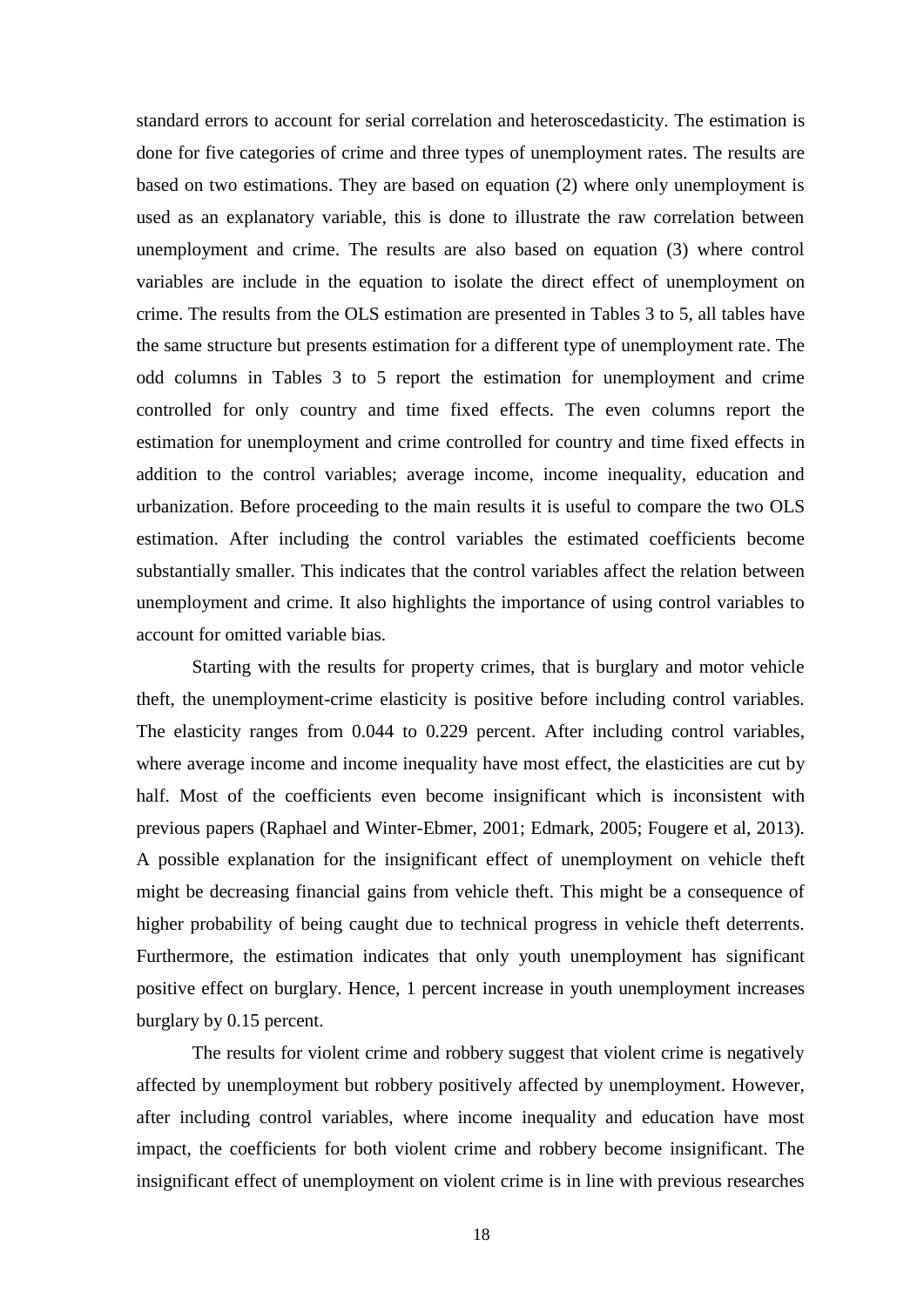|                    | .               |            |           |               |          |                      |            |            |          |              |
|--------------------|-----------------|------------|-----------|---------------|----------|----------------------|------------|------------|----------|--------------|
|                    | <b>Burglary</b> |            |           | Vehicle Theft |          | <b>Violent Crime</b> |            | Robbery    |          | Drug Offence |
|                    |                 | (2)        | (3)       | (4)           | (5)      | (6)                  |            | (8)        | (9)      | (10)         |
| Total unemployment | $0.201***$      | 0.085      | $0.137**$ | 0.053         | $-0.019$ | $-0.076$             | $0.249***$ | 0.039      | $-0.106$ | $0.229***$   |
| Average income     |                 | $-0.564**$ |           | $-0.256$      |          | $-0.112$             |            | $-1.25***$ |          | $2.668***$   |
| Income inequality  |                 | 0.232      |           | 0.036         |          | $-0.377$             |            | $0.909***$ |          | $-0.015$     |
| Education          |                 | 0.012      |           | 0.028         |          | $-0.366$             |            | $-0.052$   |          | $-0.220$     |
| Urbanization       |                 | $2.243***$ |           | $2.441**$     |          | 0.833                |            | $2.727***$ |          | 1.762        |
| $R^2$              | 0.911           | 0.918      | 0.891     | 0.895         | 0.919    | 0.929                | 0.907      | 0.925      | 0.873    | 0.911        |

#### **Table 2: OLS estimation with fixed effects - Total Unemployment**

*Robust standard errors in parentheses; \*\*\*, \*\* and \* indicate significance at the 1, 5 and 10% level. All variables are in logarhtim.* 

#### **Table 3: OLS estimation with fixed effects - Youth Unemployment**

|                    | <b>Burglary</b>              |            |       | Vehicle Theft |       | Violent Crime | Robbery    |            |          | Drug Offence |
|--------------------|------------------------------|------------|-------|---------------|-------|---------------|------------|------------|----------|--------------|
|                    | $\left( \frac{1}{2} \right)$ | (2)        | (3)   | (4)           | (5)   | (6)           |            | (8)        | (9)      | (10)         |
| Youth unemployment | $0.229***$                   | $0.146***$ | 0.044 | $-0.019$      | 0.047 | $-0.015$      | $0.157***$ | 0.002      | $-0.078$ | $0.199***$   |
| Average income     |                              | $-0.496**$ |       | $-0.316$      |       | $-0.018$      |            | $-1.24***$ |          | $2.650***$   |
| Income inequality  |                              | 0.191      |       | $-0.032$      |       | $-0.375$      |            | $0.872***$ |          | $-0.041$     |
| Education          |                              | 0.021      |       | 0.139         |       | $-0.399$      |            | 0.007      |          | $-0.147$     |
| Urbanization       |                              | $2.175***$ |       | $2.488**$     |       | 0.666         |            | $2.761***$ |          | 2.072        |
| $R^2$              | 0.911                        | 0.919      | 0.882 | 0.886         | 0.902 | 0.930         | 0.891      | 0.923      | 0.849    | 0.908        |

*Robust standard errors in parentheses; \*\*\*, \*\* and \* indicate significance at the 1, 5 and 10% level. All variables are in logarhtim.* 

#### **Table 4: OLS estimation with fixed effects - Long Term Unemployment**

|                        | Vehicle Theft<br><b>Burglary</b> |            |       | <b>Violent Crime</b> |          |           | Robbery    |            | Drug Offence |            |
|------------------------|----------------------------------|------------|-------|----------------------|----------|-----------|------------|------------|--------------|------------|
|                        |                                  | (2)        | (3)   | (4)                  | (5)      | (6)       |            | (8)        | (9)          | (10)       |
| Long term unemployment | $0.075**$                        | $-0.03$    | 0.049 | $-0.012$             | $-0.057$ | $-0.014$  | $0.099***$ | $-0.041$   | 0.049        | $0.141***$ |
| Average income         |                                  | $-0.86***$ |       | $-0.351$             |          | $0.522**$ |            | $-1.77***$ |              | $1.697***$ |
| Income inequality      |                                  | 0.232      |       | 0.036                |          | $-0.224$  |            | $0.820***$ |              | $-0.256$   |
| Education              |                                  | 0.067      |       | 0.041                |          | $-0.348*$ |            | $-0.134$   |              | $-0.408**$ |
| Urbanization           |                                  | $2.541***$ |       | $2.93***$            |          | 0.907     |            | $3.121***$ |              | 1.352      |
| $R^2$                  | 0.913                            | 0.919      | 0.892 | 0.894                | 0.922    | 0.932     | 0.903      | 0.929      | 0.906        | 0.917      |

*Robust standard errors in parentheses; \*\*\*, \*\* and \* indicate significance at the 1, 5 and 10% level. All variables are in logarhtim*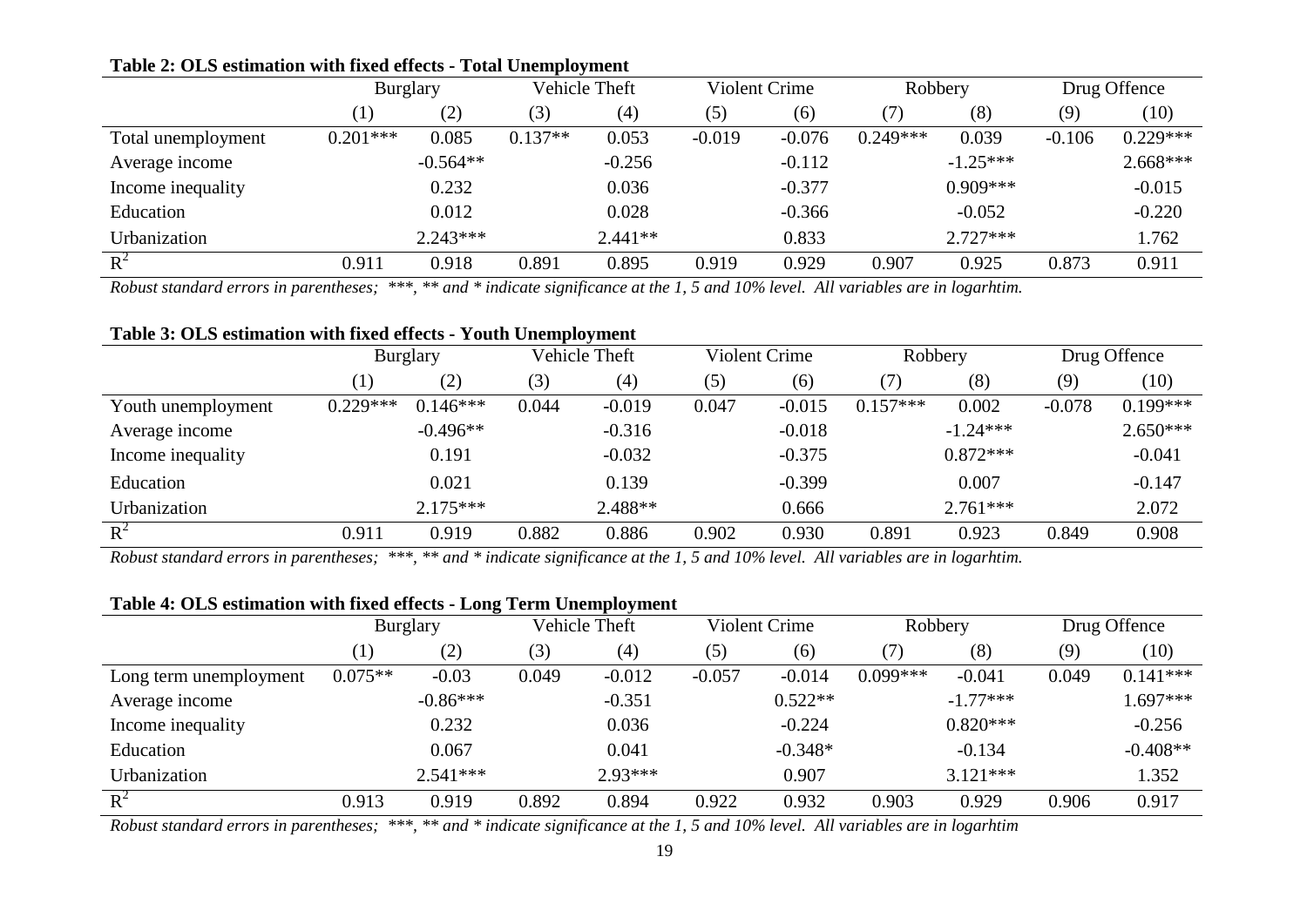<span id="page-20-0"></span>and theory which imply that violent crimes are much less related to economic incentives than property crimes (Raphael and Winter-Ebmer, 2001; Altindag, 2012). Finally, the results suggest a positive significant effect of the three unemployment rates on drug offences after including control variables. The effect of unemployment on drug offences becomes significant after including average income into the regression. The elasticity of drug offence with respect to the three unemployment rates ranges from 0.14 to 0.23 percent. The results are in line with previous researches who also suggest a positive connection between unemployment and drug offence (Fougere et al, 2009; Grönqvist, 2011).

Regarding the control variables, average income has most often negative effect on crime and has significant effect on burglary, robbery and drug offences. The results indicate that average income is an important estimator for crime and also an important driving force behind the relation of unemployment and crime. Income inequality has mixed effects on crime, it has the expected positive effect on property crime and robbery but often insignificant. The results indicate that income inequality is also an important driving force in the unemployment crime relation. Education has little significant effect on crime and the results suggest that the education mechanism might not be important. Finally, the results indicate that urbanization is an important estimator for crime which has significant positive effect on property crimes and robbery.

Overall, the OLS results suggest that burglary is only affected by an increase in youth unemployment indicating that youth unemployment has a stronger relation with crime than both total unemployment and long term unemployment. However, drug offence is significantly affected by all three unemployment rates. Thus, given the results fighting youth unemployment should reduce both burglary and drug offence.

#### **5.2 Two Stage Least Square Estimation**

The OLS estimation might, as mentioned before, be biased due to reverse causality. To provide an unbiased estimation of the effect of unemployment on crime I use 2SLS estimation. To instrument the unemployment rates I use employment protection legislation. The estimation is done with fixed effects to minimize omitted variable bias and robust standard errors to account for serial correlation and heteroscedasticity. The 2SLS estimation, like the OLS estimation, is done for five crime categories and three types of unemployment rate. Given the importance of the control variables demonstrated in previous subsection they are included in the estimation. Thus, the estimated results are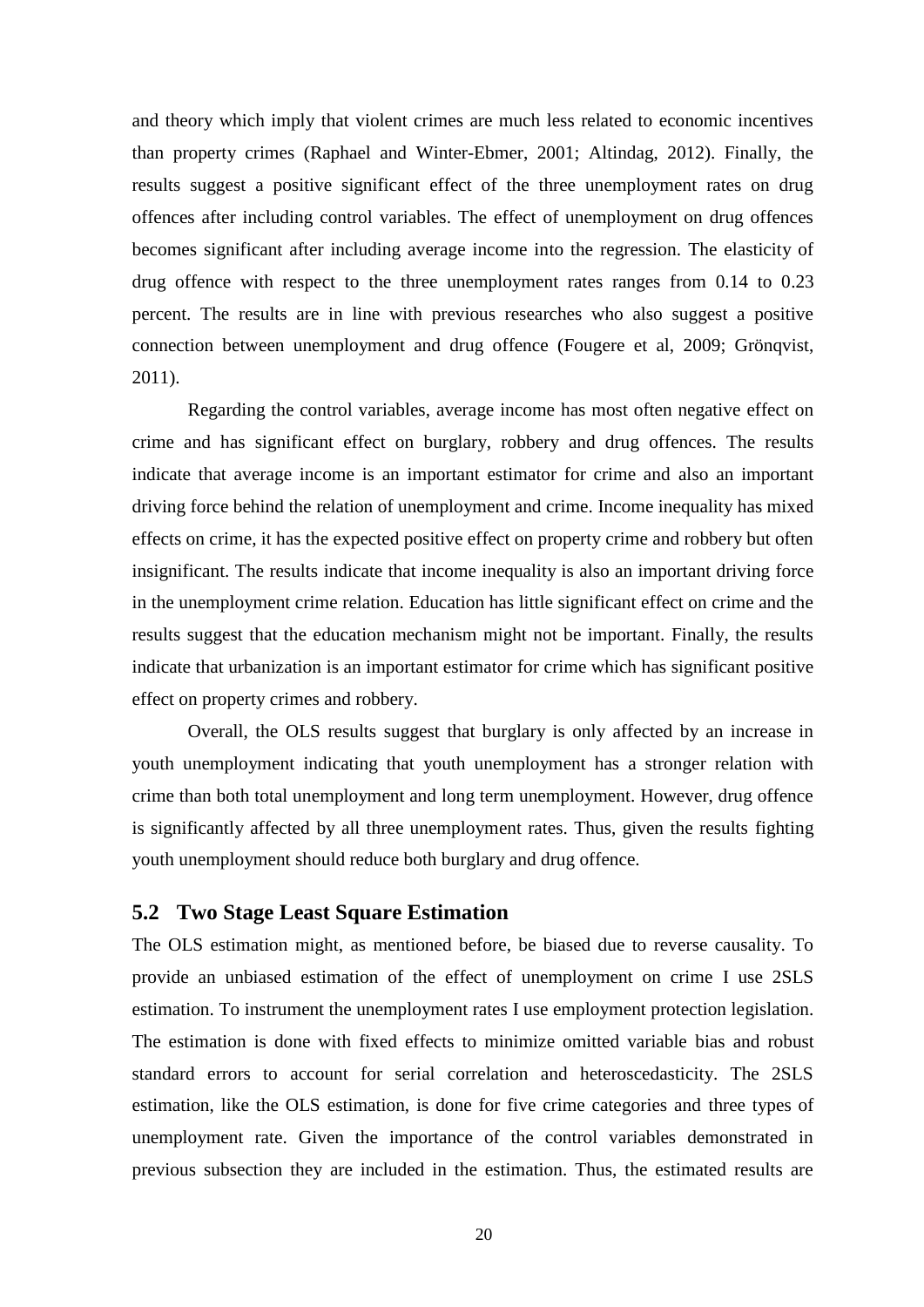based on equation (3). The results from the 2SLS estimation are presented in Tables 6 to 8 where each type of unemployment rate is estimated separately. The OLS estimation is also presented in the tables for comparison. Overall, the 2SLS estimations of the unemployment-crime elasticities are substantially larger than the OLS estimations.

For property crimes, the effect of unemployment is now positive and significant at 5 percent level, unlike the OLS estimation. This is consistent with previous findings (Raphael and Winter-Ebmer, 2001; Lin, 2008; Fougere et al, 2009; Altindag, 2012). The results suggest that the elasticity of burglary relative to the three unemployment rates ranges from 0.91 to 1.24 percent. The elasticity of vehicle theft relative to the three unemployment rates is considerably larger and ranges from 1.5 to 2.03 percent. For both burglary and vehicle theft the youth unemployment coefficient is the largest and long term unemployment coefficient the smallest.

During the period studied the annual average of burglaries in Europe was approximately 1.47 million and the annual average of motor vehicle theft was approximately 1.43 million. Thus, the estimated unemployment coefficients suggest that a 1 percent increase in unemployment rate, *ceteris paribus*, is associated with approximately 13 to 18 thousand more burglaries on average in Europe and approximately 21 to 29 thousand more vehicle thefts. The results depend on which unemployment rate is examined where the highest number of burglary and vehicle theft is resulted from an increase in youth unemployment and lowest number is resulted from an increase in long term unemployment. A one percent increase is a realistic change in unemployment rate for Europe. Total unemployment and long term unemployment changed on average by 1.5 percent each year during the period studied and youth unemployment by 0.5 percent. Thus, the results imply that common changes in unemployment rate can have considerable effect in terms of number of property crimes.

The results suggest a that violent crime is negatively affected by unemployment but robbery positively affected. The effect of unemployment on robbery becomes considerably larger when using 2SLS but remains insignificant. It might be insignificant due to lower financial gains from robbery than other crimes such as burglary or motor vehicle theft. When using 2SLS the effect of unemployment on violent crime becomes significant at 5 percent level. The negative elasticity of violent crime relative to the three unemployment rates ranges from 0.79 to 1.14 percent. Where youth unemployment has the highest coefficient and long term unemployment has the lowest coefficient. These results are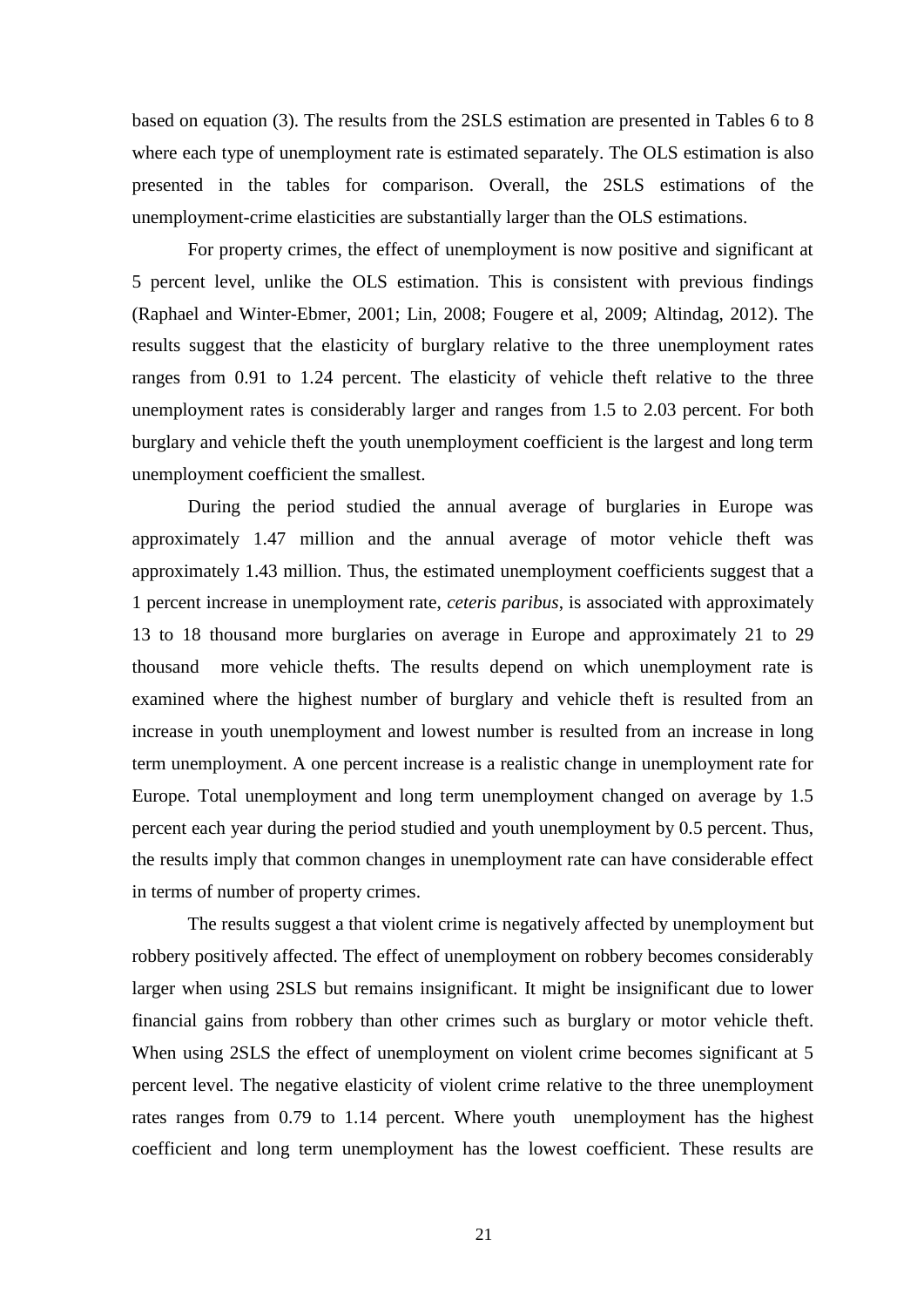#### **Table 6: 2SLS estimation for Total Unemployment**

|                    | <b>Burglary</b> |            | <b>Vehicle Theft</b> |            | <b>Violent Crime</b> |            | Robbery    |            | Drug Offence |            |
|--------------------|-----------------|------------|----------------------|------------|----------------------|------------|------------|------------|--------------|------------|
|                    | <b>OLS</b>      | 2SLS       | <b>OLS</b>           | 2SLS       | OLS                  | 2SLS       | OLS        | 2SLS       | OLS          | 2SLS       |
| Total unemployment | 0.085           | $1.134***$ | 0.053                | $1.824***$ | $-0.076$             | $-0.89***$ | 0.039      | 0.475      | $0.229***$   | $-0.205$   |
| Average income     | $-0.564**$      | $1.737**$  | $-0.256$             | $3.475***$ | $-0.112$             | $-2.07***$ | $-1.25***$ | $-0.298$   | $2.668***$   | 0.220      |
| Income inequality  | $0.232*$        | $-0.271$   | 0.036                | $-0.514$   | $-0.377$             | $0.553**$  | $0.909***$ | 0.273      | $-0.015$     | $-0.027$   |
| Education          | 0.012           | $-0.334$   | 0.028                | $-0.391$   | $-0.366$             | 0.391      | $-0.052$   | $-0.600**$ | $-0.220$     | $-0.486**$ |
| Urbanization       | $2.243***$      | $-1.241$   | $2.441**$            | $-2.787$   | 0.833                | 5.078***   | $2.727***$ | 0.301      | 1.762        | 3.282*     |
| $R^2$              | 0.918           | 0.884      | 0.895                | 0.765      | 0.929                | 0.943      | 0.925      | 0.939      | 0.911        | 0.916      |

*Robust standard errors in parentheses; \*\*\*, \*\* and \* indicate significance at the 1, 5 and 10% level. All variables are in logarhtim.* 

#### **Table 7: 2SLS estimation for Youth Unemployment**

|                    | Vehicle Theft<br><b>Burglary</b> |            |            | Violent Crime |            | Robbery    |            | Drug Offence |            |          |
|--------------------|----------------------------------|------------|------------|---------------|------------|------------|------------|--------------|------------|----------|
|                    | <b>OLS</b>                       | 2SLS       | <b>OLS</b> | 2SLS          | <b>OLS</b> | 2SLS       | <b>OLS</b> | 2SLS         | OLS        | 2SLS     |
| Youth unemployment | $0.146***$                       | $1.243***$ | $-0.019$   | $2.03**$      | $-0.015$   | $-1.139**$ | 0.002      | 0.655        | $0.199**$  | $-0.138$ |
| Average income     | $-0.496**$                       | 1.312*     | $-0.316$   | $2.893**$     | $-0.018$   | $-1.92***$ | $-1.24***$ | $-0.087$     | $2.650***$ | 0.697    |
| Income inequality  | 0.191                            | $-0.456$   | $-0.032$   | $-0.870*$     | $-0.375$   | $0.780**$  | $0.872***$ | 0.082        | $-0.041$   | $-0.054$ |
| Education          | 0.021                            | $-0.599$   | 0.139      | $-0.769$      | $-0.399$   | 0.778      | 0.007      | $-0.747*$    | $-0.147$   | $-0.314$ |
| Urbanization       | $2.175***$                       | $-0.520$   | $2.488**$  | $-1.784$      | 0.666      | $5.214***$ | $2.761***$ | 0.136        | 2.072      | $3.041*$ |
| $R^2$              | 0.919                            | 0.841      | 0.886      | 0.597         | 0.930      | 0.884      | 0.923      | 0.925        | 0.908      | 0.911    |

*Robust standard errors in parentheses; \*\*\*, \*\* and \* indicate significance at the 1, 5 and 10% level. All variables are in logarhtim.* 

#### **Table 8: 2SLS estimation for Long Term Unemployment**

|                        | <b>Burglary</b> |           |           | Vehicle Theft |            | Violent Crime |            | Robbery    |            | Drug Offence |
|------------------------|-----------------|-----------|-----------|---------------|------------|---------------|------------|------------|------------|--------------|
|                        | OLS             | 2SLS      | OLS       | 2SLS          | OLS        | 2SLS          | OLS        | 2SLS       | OLS        | 2SLS         |
| Long term unemployment | $-0.03$         | $0.914**$ | $-0.012$  | $.502***$     | $-0.014$   | $-0.79***$    | $-0.041$   | 0.351      | $0.141***$ | $-0.182$     |
| Average income         | $-0.86***$      | $2.267**$ | $-0.351$  | $4.356***$    | $0.522***$ | $-2.63***$    | $-1.77***$ | $-0.203$   | $.697***$  | 0.077        |
| Income inequality      | 0.232           | $-0.205$  | 0.036     | $-0.477$      | $-0.224$   | $0.554**$     | $0.820***$ | 0.296      | $-0.256$   | $-0.002$     |
| Education              | 0.067           | $-0.058$  | 0.041     | $-0.036$      | $-0.348*$  | 0.242         | $-0.134$   | $-0.512**$ | $-0.408**$ | $-0.481**$   |
| Urbanization           | $2.541***$      | $-1.278$  | $2.93***$ | $-2.653$      | 0.907      | 5.479***      | $3.121**$  | 0.602      | 1.352      | $3.043*$     |
| $R^2$                  | 0.919           | 0.815     | 0.894     | 0.656         | 0.932      | 0.908         | 0.929      | 0.932      | 0.917      | 0.918        |

*Robust standard errors in parentheses; \*\*\*, \*\* and \* indicate significance at the 1, 5 and 10% level. All variables are in logarhtim*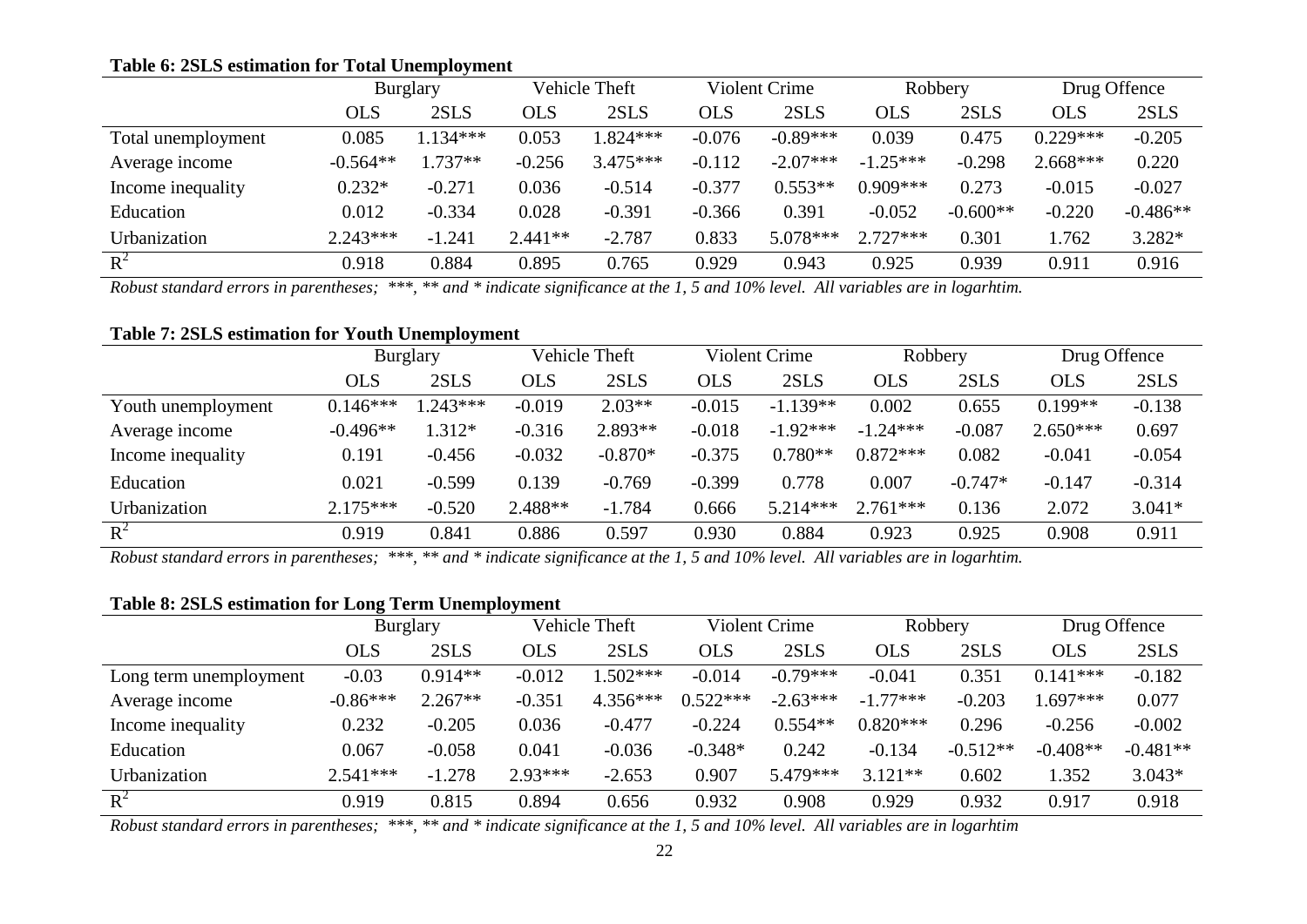<span id="page-23-0"></span>however somewhat strange, they suggests that when unemployment rate increases it reduces violent crime. This is hard to justify by theory. Previous researchers have suggested a negative sign but most often insignificant since violent crimes are less motivated by economic incentives (Raphael and Winter-Ebmer, 2001; Altindag, 2012). This statistically negative sign might be a consequence of using aggregated unemployment rates in a crime regression instead of gender-specific unemployment rates. Females in Europe have faced higher unemployment rate than male so the aggregated unemployment rate consist of more females than males (Eurostat, 2015). Violent crime, which is composed of violence, robbery and sexual offence might therefore be better explained by using a gender-specific unemployment rates than aggregated where as sexual abusers are mainly male (Winter-Ember, 2001; Lin, 2008). Finally, the results suggest that unemployment has insignificant and negative effect on drug offences when using 2SLS. The sign of the elasticity is in contrast to previous researches and hard to explain by theory. Both Grönqvist (2011) and Fougere et al. (2009) suggest a significant positive impact of unemployment on drug offences. However, King and Mauer (2002) find that most drug offenders are employed full-time when arrested implying that drug offences are little related to employment status.

Regarding the control variables, their sign and magnitude vary considerably. My findings suggest that an increase in average income would increase property crimes but reduce violent crimes, however it has no impact on robbery nor drug offence. Further, income inequality and urbanization have positive effect on violent crime. Urbanization has also significant positive effect on drug offence. Finally, education reduces both violent crime and drug offence but has no impact on property crimes. The signs of income inequality, education and urbanization are often unexpected when insignificant. Nonetheless, this is not our main focus as unemployment is the variable of interest and the control variables are mainly used to isolate the direct effect of unemployment on crime and reduce omitted variable bias.

Overall, the results from the 2SLS estimation indicate that OLS estimation underestimates the effect of unemployment on crimes, with the exception of drug offences. Both property and violent crimes showed substantially larger coefficient and considerably stronger relation with more significant coefficients at 1 percentage level. This is consistent with the findings of Raphael and Winter-Ember (2001), Lin (2008) and Altindag (2012) who also find larger coefficients when using 2SLS estimation. Furthermore, the 2SLS estimation appears to be more credible since the three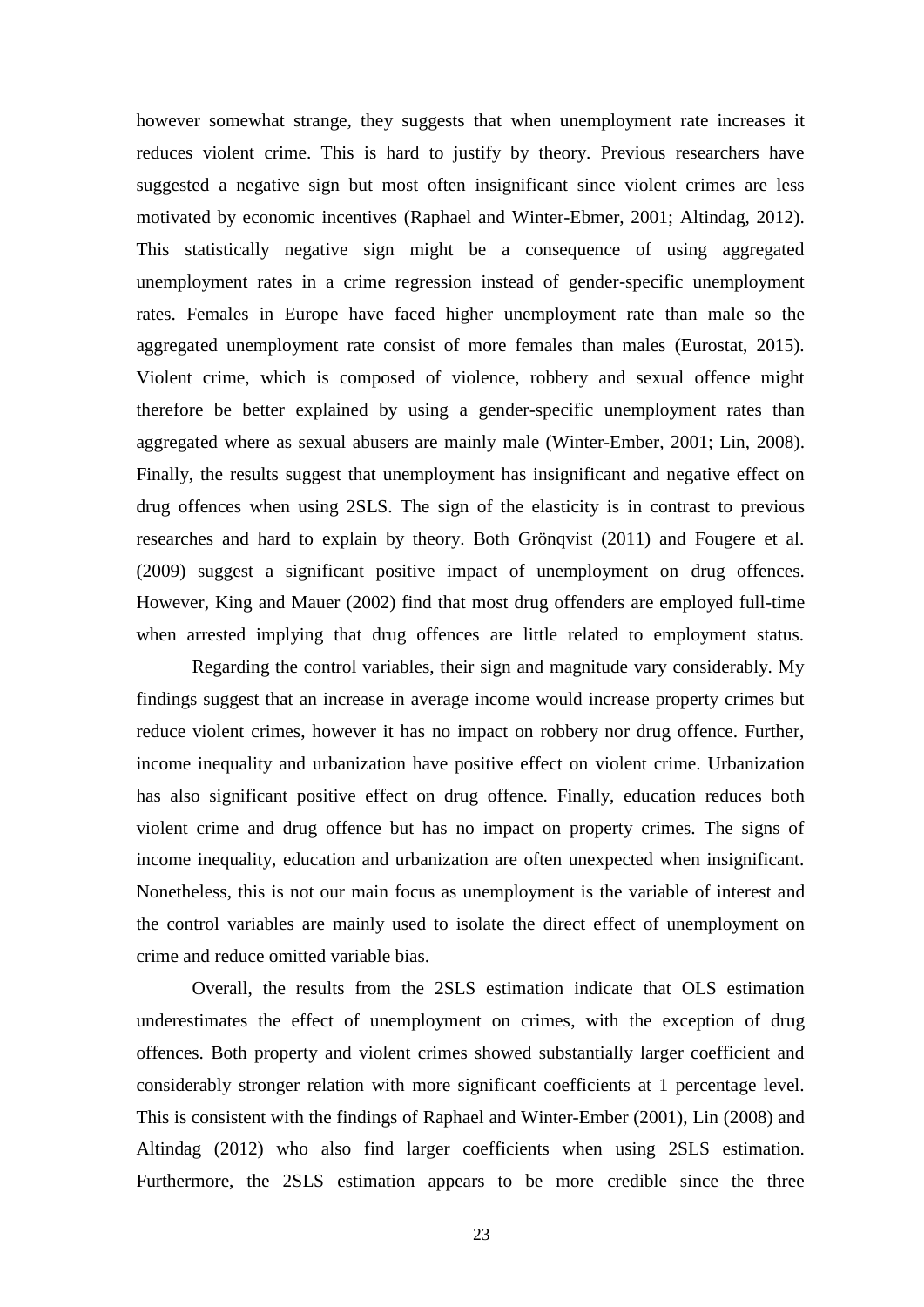unemployment rates suggest the same effect on crimes and not mixed as the OLS estimation does.

To summarize the results, the 2SLS estimation indicates that all three unemployment rates affect both property and violent crimes significantly. However, a given increase in youth unemployment rate leads to a higher increase in both property and violent crimes than an increase in either total unemployment rate or long term unemployment rate. Furthermore, only youth unemployment is found to have an consistent effect on burglary since it is significant when using both OLS and 2SLS estimation. Nonetheless, the results indicate that all three unemployment rates have significant effect on crime so fighting any of these three unemployment rates should have declining effect on property crimes.

#### **6 Conclusion**

In this paper I investigate the influence of unemployment on crime using panel data for 24 European countries over the time period 1995 to 2012. I use three types of unemployment rate because total unemployment may not be able to identify individuals on the margin of engaging in a criminal activity and therefore I also use two additional unemployment rates: youth unemployment and long term unemployment.

Using OLS estimation I find that higher youth unemployment, but not total unemployment nor long term unemployment, leads to more burglaries indicating that youth unemployment has a stronger relation with crime than the other two unemployment rates. However, drug offence is significantly affected by all three unemployment rates. The elasticity of burglary relative to youth unemployment rate is 0.15 percent and that the elasticity of drug offences relative to the three unemployment rates ranges from 0.14 to 0.23 percent. Furthermore, the findings suggest that motor vehicle theft, violent crime and robbery are unrelated to unemployment rate.

By using 2SLS estimation I find substantially higher coefficients, indicating that OLS underestimates the effect of unemployment on crime. By instrumenting the three unemployment rates by employment protection legislation I find significant effect of all three unemployment rates on property crimes. The elasticity of burglary relative to the three unemployment rates ranges from 0.91 to 1.24 percent and the elasticity of vehicle theft ranges from 1.5 to 2.03 percent. The elasticities suggest that a 1 percent increase in unemployment rate, *ceteris paribus*, is associated with 13 to 18 thousand more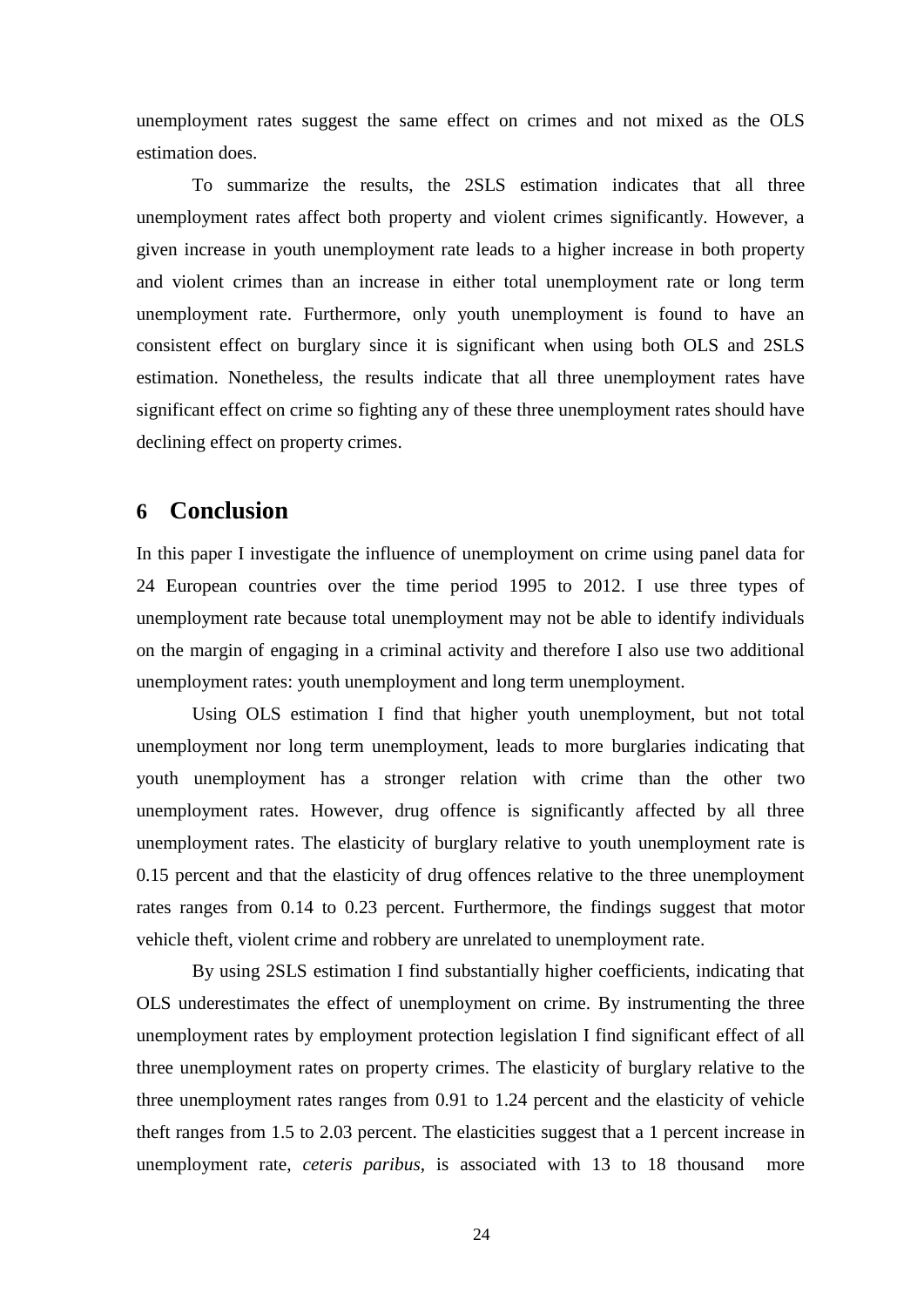burglaries on average in Europe and 21 to 29 thousand more motor vehicle thefts. This implies that a common changes in unemployment rate can have considerable effect in terms of number of property crimes. Furthermore, the 2SLS estimation suggest a significant negative effect of the three unemployment rates on violent crimes. Hence, the negative elasticity of violent crime relative to the three unemployment rates ranges from 0.79 to 1.14 percent. This negative sign is inconsistent with theory and might be a consequence of using aggregated unemployment rate. It might be advisable to use gender-specific unemployment rate especially when estimating the effect of unemployment on violent crimes since most offenders are male. Further, the 2SLS results show insignificant effect of unemployment on both robbery and drug offence. Overall, the results suggest that all three unemployment rates affect both property and violent crimes significantly where crime responds most to an increase in youth unemployment. Nonetheless, the results indicate that all three unemployment rates have significant effect on crime so fighting any of these three unemployment rates should have declining effect on property crimes.

Researches on the unemployment-crime relation put the cost of unemployment in a broader perspective. According to my results and other researches unemployment does not only keep a part of labour force out of production but comes with an additional cost: more crimes. This indicates that policies amid at reducing unemployment can also be effective in reducing crime. Although most papers agree that unemployment has positive effect on various crimes it is important to continue exploding newer and better data and econometric techniques to identify the relation between unemployment and crime because understanding the relation provides an important tool to reduce crime.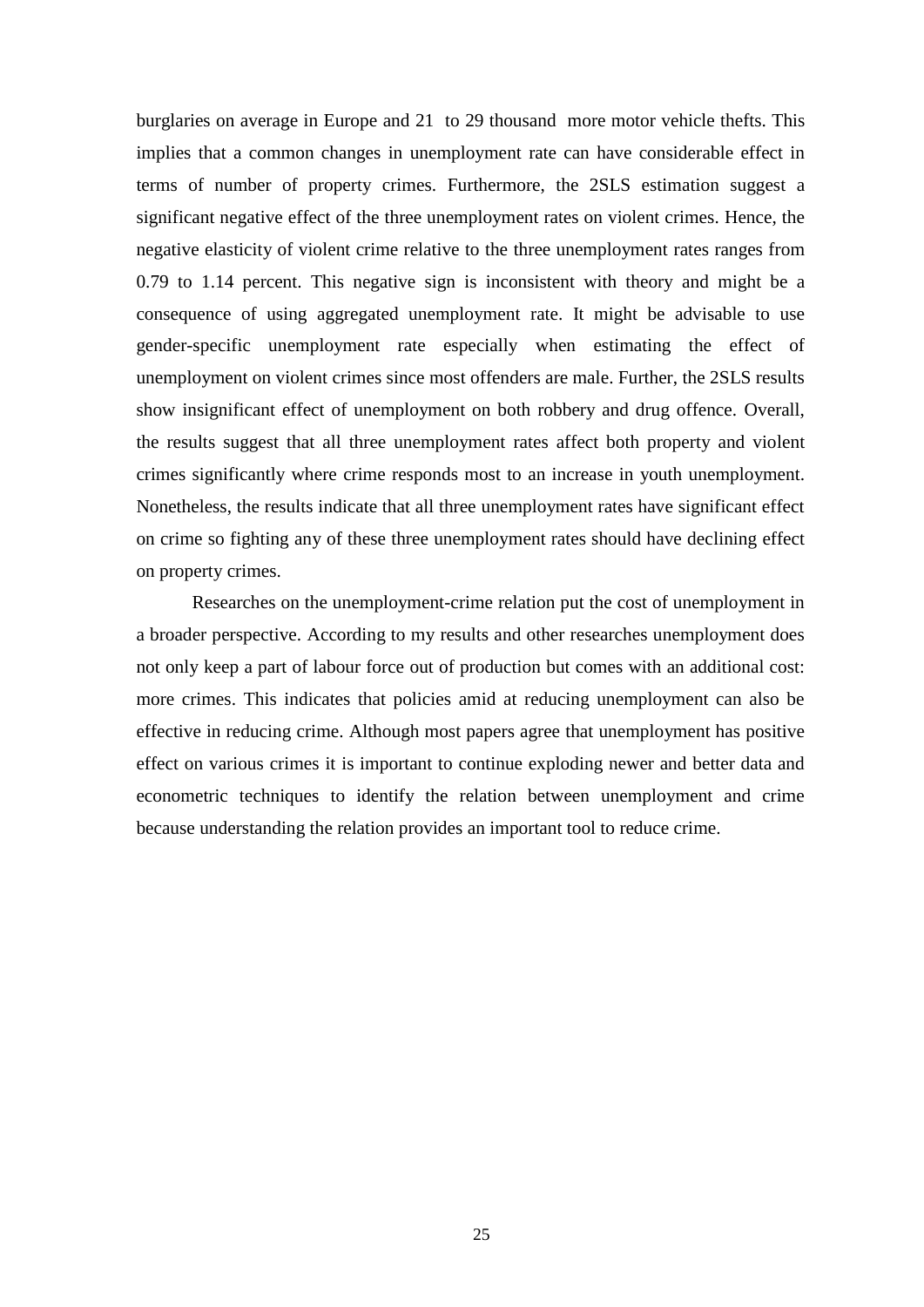#### **References**

- <span id="page-26-0"></span>Addison, J., and P. Teixeira. 2001. The economics of employment protection. *Journal of Labor Research* 24(1), 85–129.
- Almén, D., and M. Nordin. 2011. Long term unemployment and violent crimes: using post-2000 data to reinvestigate the relationship between unemployment and crime. Working paper. Lund University.
- Altindag, D. 2012. Crime and unemployment: Evidence from Europe*. International Review of Law and Economics* 32, 145-157.
- Avdagic, S. 2013. Is deregulation necessary? The effects of employment protection on unemployment. CELSI Discussion Paper No. 17.
- Becker, G. 1968. Crime and punishment: an economic approach. *The Journal of Political Economy* 76 (2), 169-217.
- Becker, G. 1995. The economics of crime. *Cross Sections: Federal Reserve Bank of Richmond*, 8-15.
- Bianchi, M., P. Buonanno, and P. Pinotti. 2012. Do immigrants cause crime? *Journal of the European Economic Association* 10(6), 1318-1347.
- Brunello, G., P. Garibaldi, and E. Wasmer. (2009). Education and training in Europe. Oxford: Oxford University Press.
- Carmichael, F., and R. Ward. 2001. Male unemployment and crime in England and Wales. *Economic Letters* 73, 111-115.
- Chamlin, M., and J. Cochran. 2000. Unemployment, economic theory, and property crime: A note on measurement. *Journal of Quantitative Criminology* 16, 443- 455.
- Clarke, S. 2013. Crime trends in detail: Trends in crime justice, 2010. Retrieved on 6.7.2015 from http://ec.europa.eu/eurostat/statisticsexplained/index.php/Crime\_ trends in detail
- Donohue, J. 2007. Economic models of crime and punishment. *Social Research* 74(2), 379-412.
- Edmark, K. 2005. Unemployment and crime: is there a connection? *The Scandinavian Journal of Economics* 107(2), 353-373.
- Ehrlich, I. 1973. Participation in illegitimate activities: a theoretical and empirical investigation. *Journal of Political Economy* 81 (3), 521-565.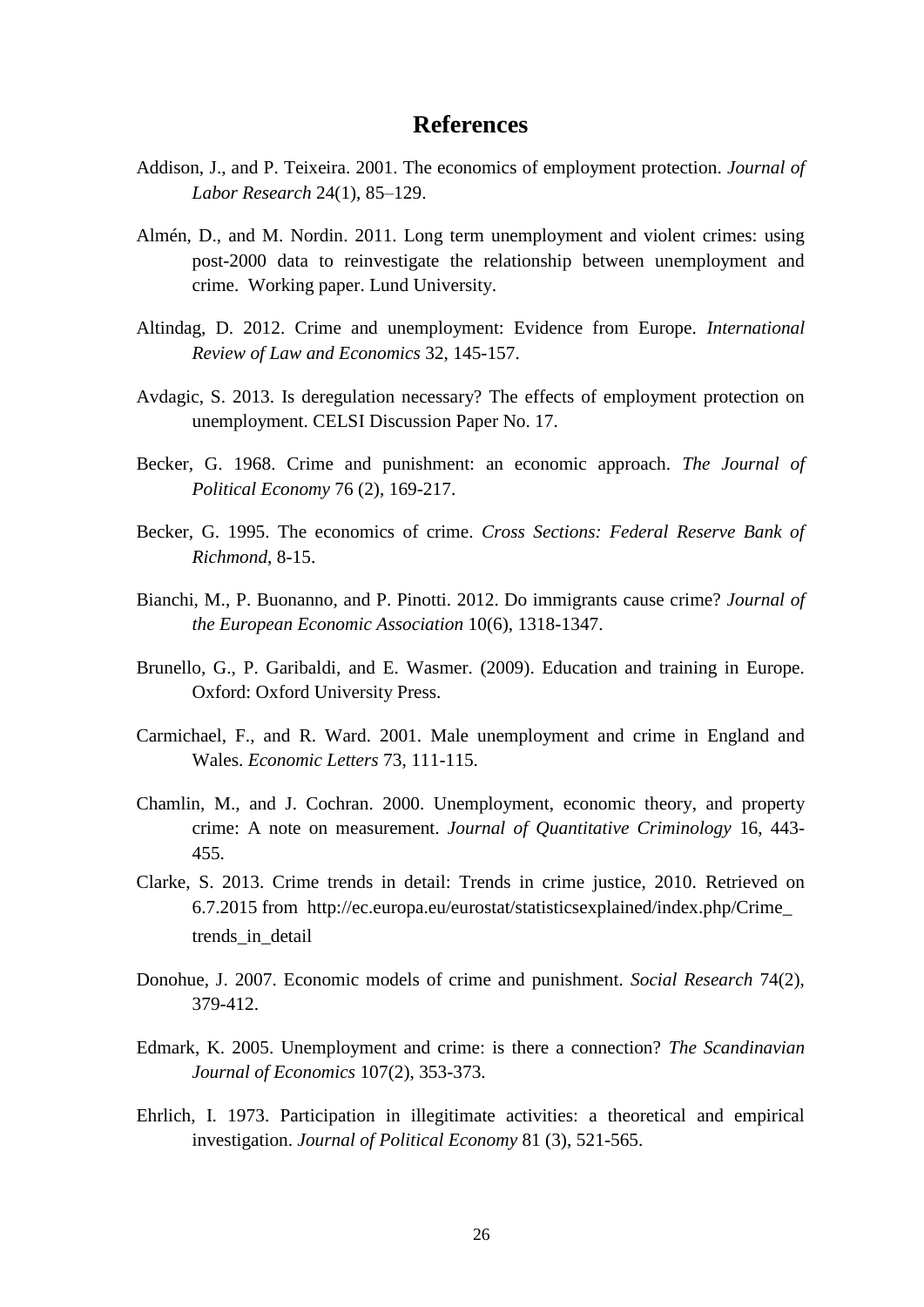- Ehrlich, I. 1996. Crime, punishment and market for offenses. *Journal of Economic Perspective* 10, 118-137.
- Entorf, H., and H. Spengler. 2000. Socioeconomic and demographic factors of crime in Germany: Evidence from panel data of the German states. *International Review of Law and Economics* 20(1), 75–106.
- Eurostat. 2015. Unemployment statistics. Retrieved on 17.06.2015 from http://ec.europa.eu/eurostat/statistics-explained/index.php/Unemployment\_ statistics
- Fougère, D., F. Kramarz, and J. Pouget. 2009. Youth unemployment and crime in France. *Journal of the European Economic Association* 7 (5), 909-938.
- Freeman, R. 1992. Crime and the employment of disadvantaged youth. In *Urban Labor Markets and Job Opportunity*, edited by G. Peterson and W. Vroman. Washington, DC: Urban Institute Press.
- Freeman, R. 1999. The Economics of crime. In *Handbook of Labor Economics*, 3, edited by O. Ashenfelter and D. Card. New York: Elsevier Science.
- Glaeser, E., and B. Sacerdote. 1999. Why is there more crime in cities? *Journal of Political Economy* 107(6), 225-258.
- Gould, E., B. Weinberg, and D. Mustard. 2002. Crime rates and local labor market opportunities in the United States: 1979-1997. *The Review of Economics and Statistics* 84 (1), 45-61.
- Grönqvist, H. 2011. Youth unemployment and crime: New lessons exploring longitudinal register data. Stockholm: The Swedish Institution for Social Research.
- Han, L., S. Bandyopadhyay, and S. Bhattacharya. 2013. Determinants of violent and property crimes in England and Wales: A panel data analysis. *Applied Economics* 45, 4820-4830.
- Harding, A., and S. Richardson. 1998. Unemployment and income distribution. In *Unemployment and the Labour Market*, edited by G. Debelle and J. Borland. Reserve Bank of Australia.
- Hill, R., W. Griffiths, and G. Lim. 2012. Principles of econometrics, forth edition. New York: John Wiley & Sons, Inc.
- King, R., and M. Mauer. 2002. Distorted priorities: Drug offenders in state prisons. Washington, DC: The Sentencing Project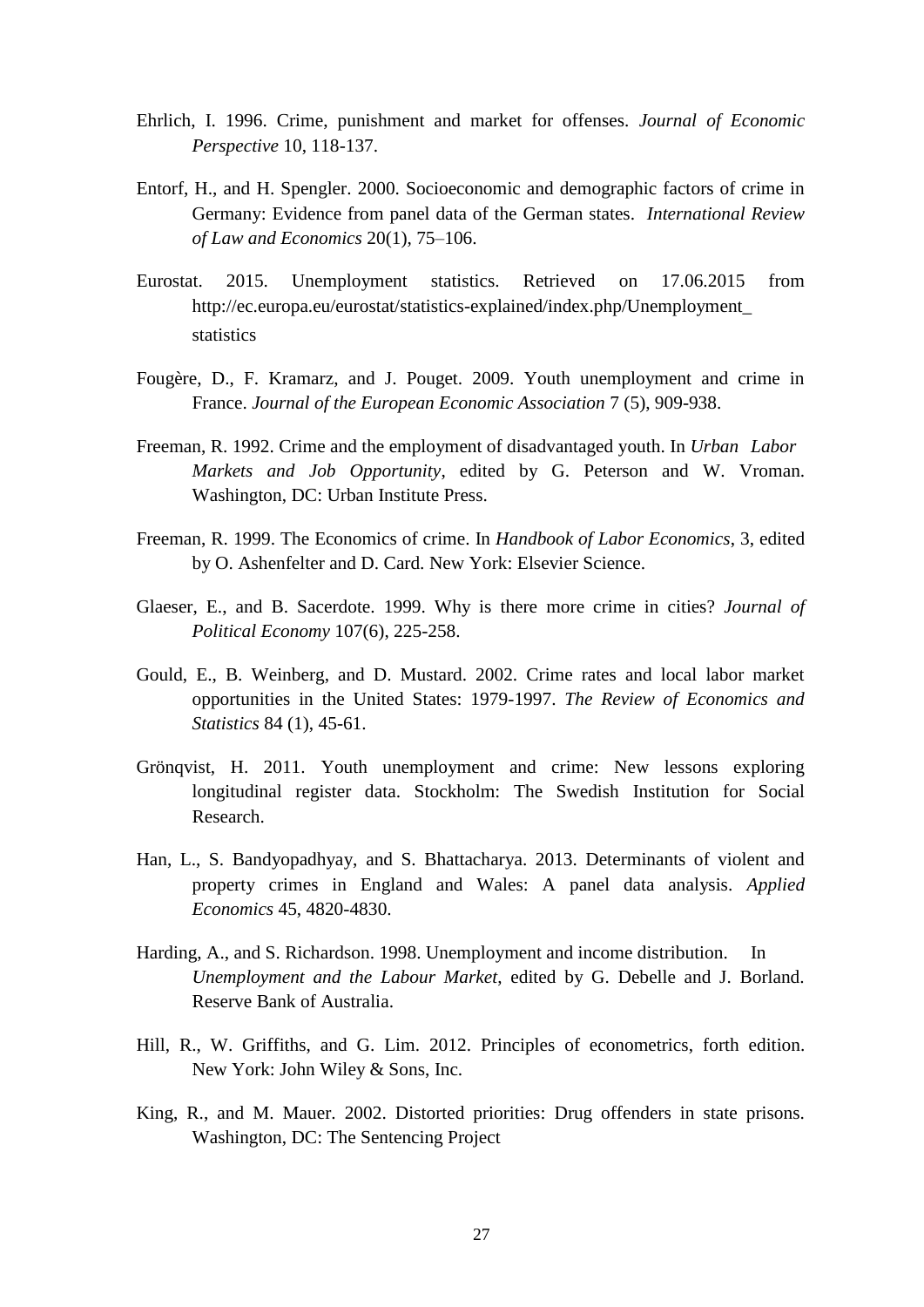- Levitt, S. 2001. Alternative strategies for identifying the link between unemployment and crime. *Journal of Quantitative Criminology* 17 (4), 377-390.
- Levitt, S., and L. Lochner. 2001. The determinants of juvenile crime. In *Risky Behavior among Youths: An Economic,* edited by J. Gruber. Chicago: University of Chicago Press.
- Lin, M. 2008. Does Unemployment increase crime? Evidence from the U.S. data 1974– 2000. *Journal of Human Resources* 43 (2), 413–436.
- Lochner, L., and E. Moretti. 2003. The effect of education on crime: Evidence from prison inmates, arrests, and self-reports. *American Economic Review* 94, 155- 189.
- Mincer, J. 1991. Education and unemployment. *NBER Working Paper* No. 3838, September.
- Mocan, N. 1999. Structural unemployment, cyclical unemployment and income inequality. *The Review of Economics and Statistics* 81(1), 122-34.
- Nagin, D., and J. Waldfogel. 1995. The effects of criminality and conviction on the labor market status of young British offenders. *International Review of Law and Economics* 15, 109-126.
- OECD. n.d. OECD Indicators of employment protection. Retrieved on 17.06.2015 from http://www.oecd.org/employment/emp/oecdindicatorsofemployment protection.htm
- Papps, K.., and R. Winkelmann. 2002. Unemployment and crime: New evidence for an old question. *New Zealand Economic Papers* 34 (1), 53–72.
- Raphael, S., and R. Winter-Ebmer. 2001. Identifying the effect of unemployment on crime. *Journal of Law and Economics* 44 (1), 259-283.
- Rufrancos , H., M. Power, K. Pickett, and R. Wilkinson. 2013. Income inequality and crime: A review and explanation of the time–series evidence. *Sociology And Criminology* 1, 103.
- Ruhm, C. 1995. Economic conditions and alcohol problems. *Journal of Health Economics* 14, 583-603.
- Saridakis, G., and H. Spengler. 2012. Crime, deterrence and unemployment in Greece: A panel data approach. *The Social Science Journal* 49, 167-174.
- Soares, R. 1999. Development, crime, and punishment: Accounting for the international difference in crime rates. *Journal of Development Economics* 73(1), 155-184.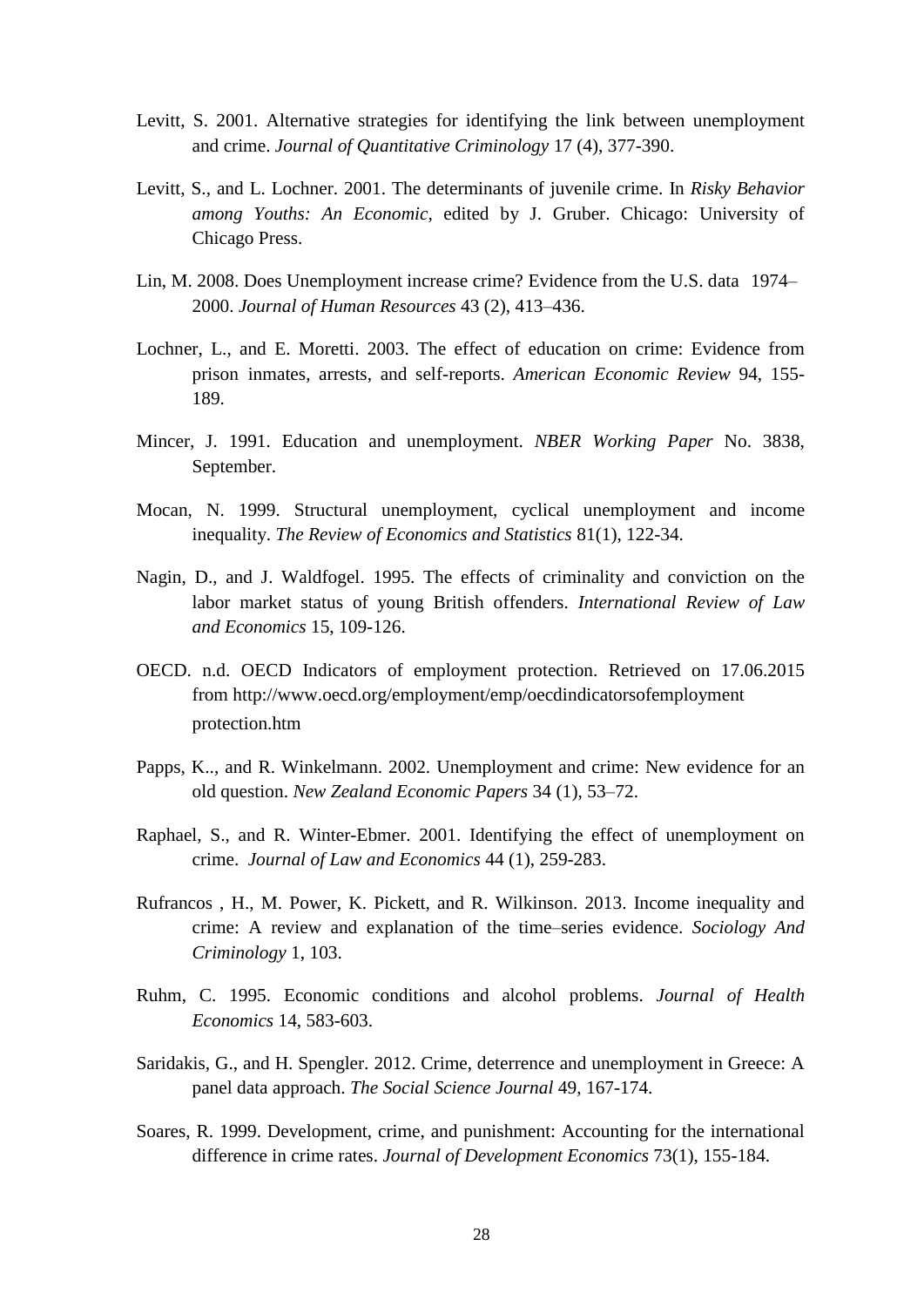- Stack, S. 1984. Income inequality and property crime: A cross-national analysis of relative deprivation theory. *Criminology* 22, 229-257.
- Stahler, N. 2007. Unemployment and employment protection in a unionized economy with search frictions. *CEIS* 22(2), 271-289.
- Stock, J. and M. Watson. 2003. Introduction to Econometrics. New York: Addison-Wesley.
- Witte, A., and H. Tauchen. 1994. Work and crime: An exploration using panel data. *Public Finance* 49, 155–167.
- Wolpin, K. 1980. A time series-cross section analysis of international variation in crime and punishment. *The Review of Economics and Statistics* 62 (3), 417-23.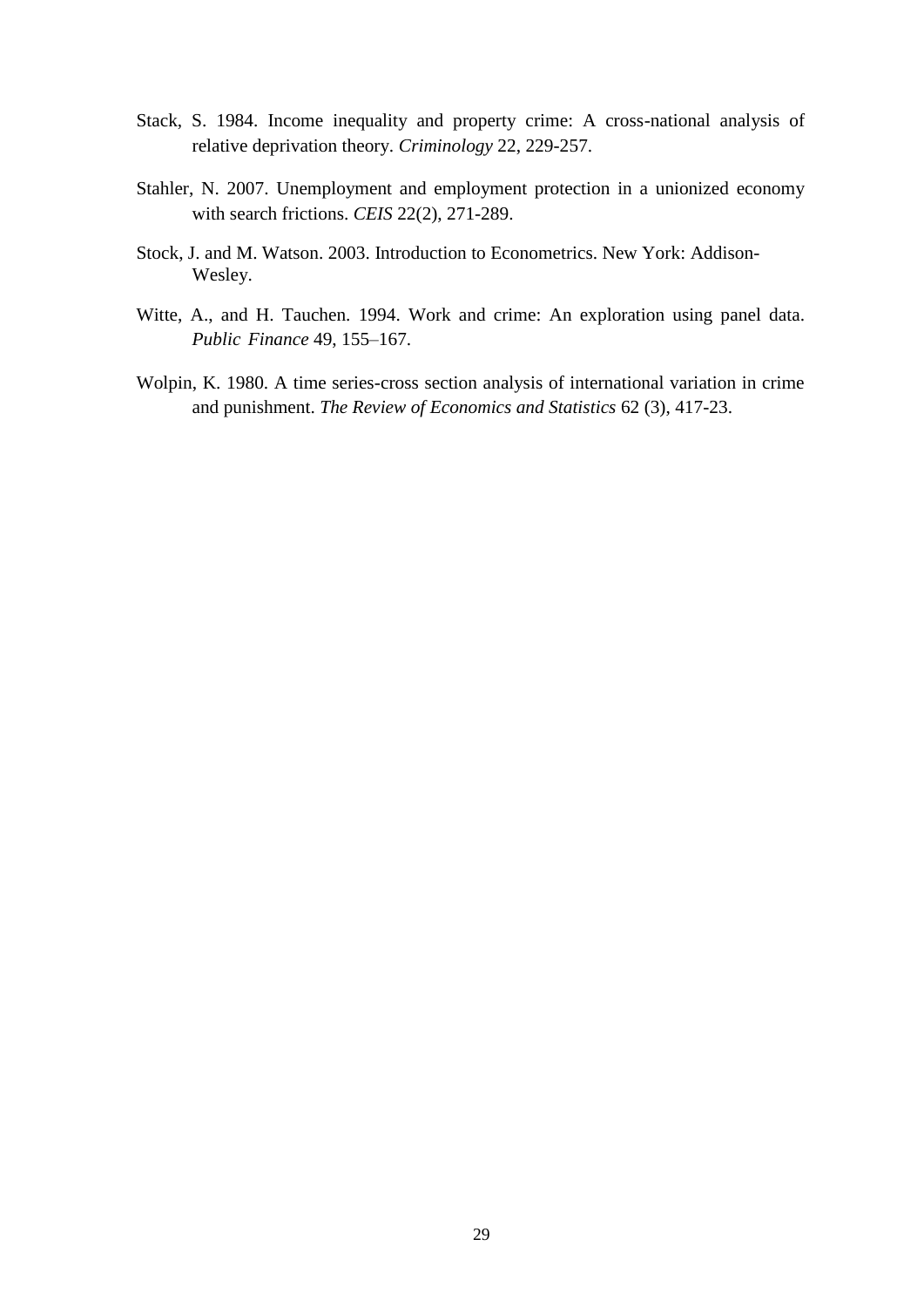# **Appendix Table 1**

<span id="page-30-0"></span>

| Country               | Year      |
|-----------------------|-----------|
| Belgium               | 2000-2012 |
| Czech Republic        | 1995-2012 |
| Denmark               | 1995-2012 |
| Germany               | 1995-2012 |
| Estonia               | 1995-2012 |
| Ireland               | 1995-2012 |
| Greece                | 1995-2012 |
| Spain                 | 1995-2012 |
| France                | 1995-2012 |
| Italy                 | 1995-2012 |
| Luxembourg            | 1995-2012 |
| Hungary               | 1995-2012 |
| Netherlands           | 1995-2012 |
| Austria               | 1995-2012 |
| Poland                | 1995-2012 |
| Portugal              | 1995-2012 |
| Slovenia              | 1995-2012 |
| Slovakia              | 1995-2012 |
| Finland               | 1995-2012 |
| Sweden                | 1995-2012 |
| Norway                | 1995-2012 |
| <b>United Kingdom</b> | 1995-2012 |
| Latvia                | 1999-2010 |
| Lithuania             | 1995-2012 |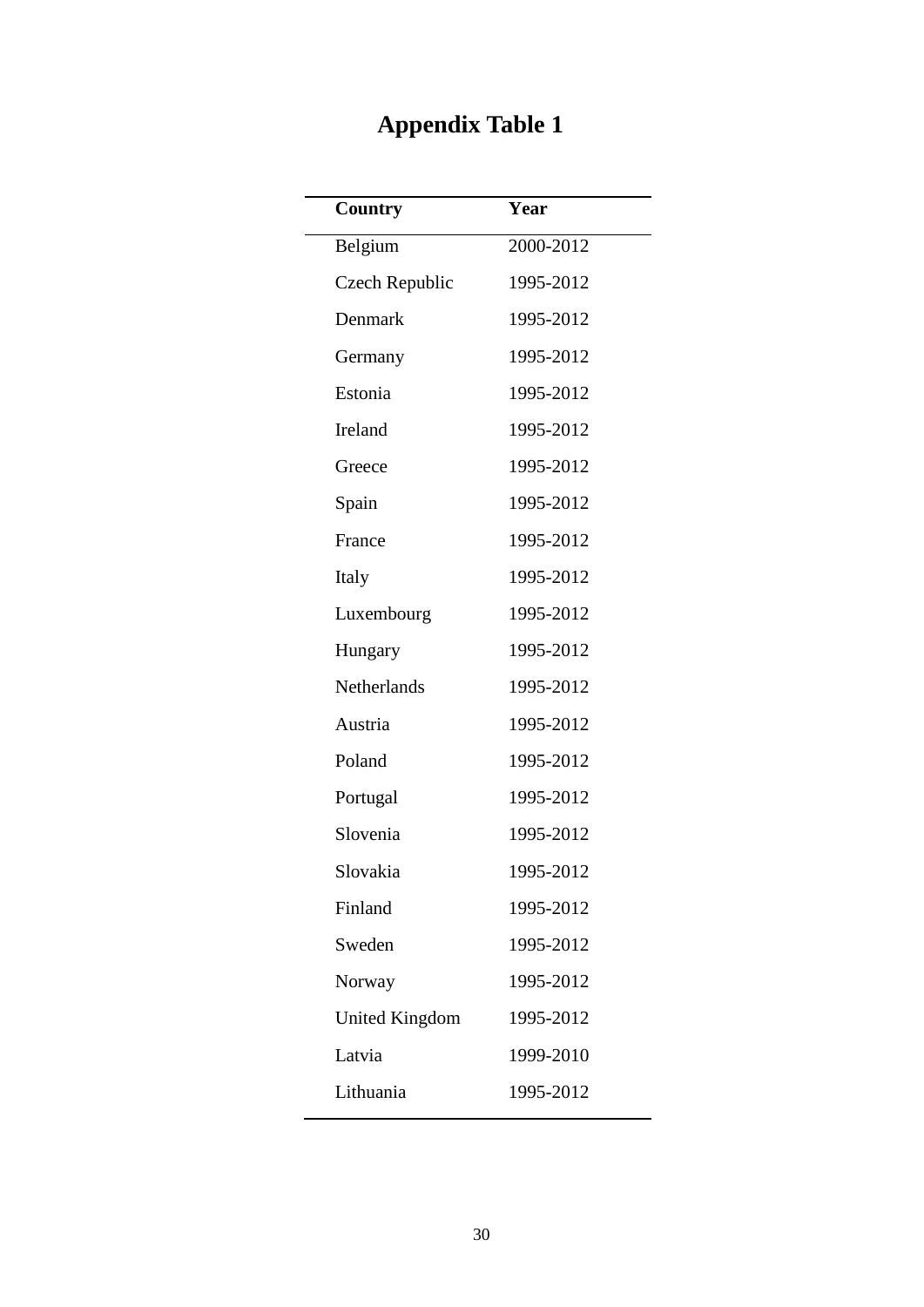| Variable                 | Description                                                                                                                                                                                                                                | Source      |
|--------------------------|--------------------------------------------------------------------------------------------------------------------------------------------------------------------------------------------------------------------------------------------|-------------|
| <b>Burglary</b>          | Gaining access to a dwelling by force in order to steal goods.                                                                                                                                                                             | Eurostat    |
| Theft of a motor vehicle | Covers thefts of cars, motorcycles, buses and lorries, as well as construction and agricultural<br>vehicles.                                                                                                                               | Eurostat    |
| Violent crime            | Composes violence against the person (such as physical assault), robbery (stealing by force or<br>threat of force) and sexual offences (including rape and sexual assault).                                                                | Eurostat    |
| Robbery                  | Particular type of violent crime, defined as stealing by force or by threat of force. It includes<br>mugging (bag-snatching) and theft with violence.                                                                                      | Eurostat    |
| Drug offences            | Includes the illegal possession, cultivation, production, supplying, transportation, importing,<br>exporting and financing of drug operations.                                                                                             | Eurostat    |
| Total unemployment rate  | Represents unemployed persons as a percentage of the labour force. Unemployed persons<br>comprise persons aged 15 to 74 who were: a. without work during the reference week, b.<br>currently available for work, c. actively seeking work. | Eurostat    |
| Youth unemployment rate  | Represents the unemployment rate of people aged 15 to 24 as a percentage of the labour force of<br>the same age.                                                                                                                           | Eurostat    |
| Long term unemployment   | Refers to people who have been unemployed for 12 months or more.                                                                                                                                                                           | <b>OECD</b> |